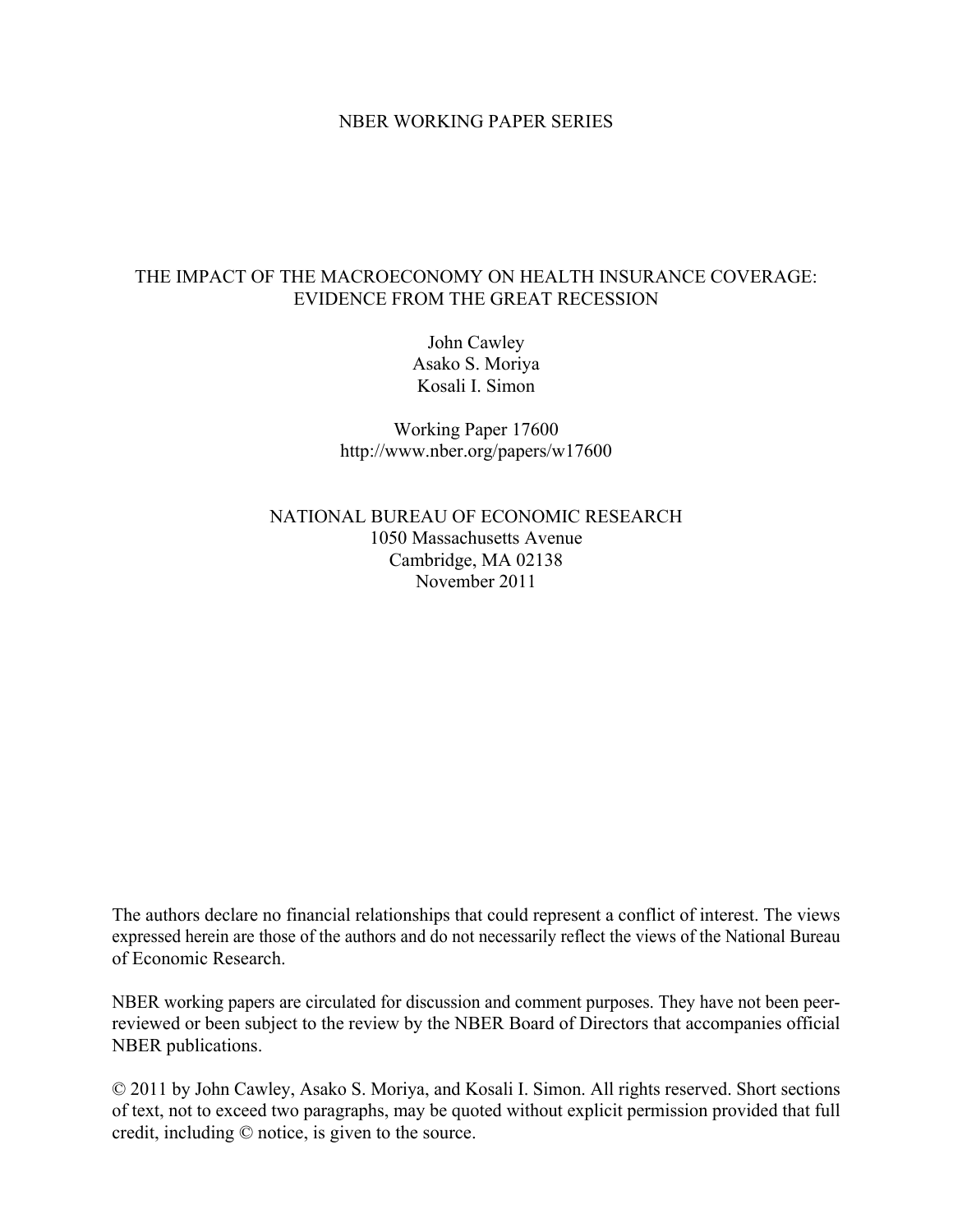The Impact of the Macroeconomy on Health Insurance Coverage: Evidence from the Great Recession John Cawley, Asako S. Moriya, and Kosali I. Simon NBER Working Paper No. 17600 November 2011, Revised October 2013 JEL No. E32,I13,J32,J6

# **ABSTRACT**

This paper investigates the impact of the macroeconomy on the health insurance coverage of Americans using panel data from the Survey of Income and Program Participation (SIPP) for 2004-2010, a period that includes the Great Recession of 2007-09. We find that a one percentage point increase in the state unemployment rate is associated with a 1.67 percentage point (2.12%) reduction in the probability that men have health insurance; this effect is strongest among college-educated, white, and older (50-64 year old) men. For women and children, health insurance coverage is not significantly correlated with the unemployment rate, which may be the result of public health insurance acting as a social safety net. Compared to the previous recession, the health insurance coverage of men is more sensitive to the unemployment rate, which may be due to the nature of the Great Recession.

| John Cawley                                  | """"Kosali I. Simon                            |
|----------------------------------------------|------------------------------------------------|
| 3M24 MVR Hall                                | """"School of Public and Environmental Affairs |
| Department of Policy Analysis and Management | Indiana University                             |
| and Department of Economics                  | Rm 359                                         |
| Cornell University                           | 1315 East Tenth Street                         |
| Ithaca, NY 14853                             | Bloomington, IN 47405-1701                     |
| and NBER                                     | and NBER                                       |
| jhc38@cornell.edu                            | simonkos $\omega$ indiana.edu                  |
|                                              |                                                |

Asako S. Moriya School of Public and Environmental Affairs Indiana University 1315 E. Tenth Street Room 441 Bloomington, IN 47405 asako.moriya@gmail.com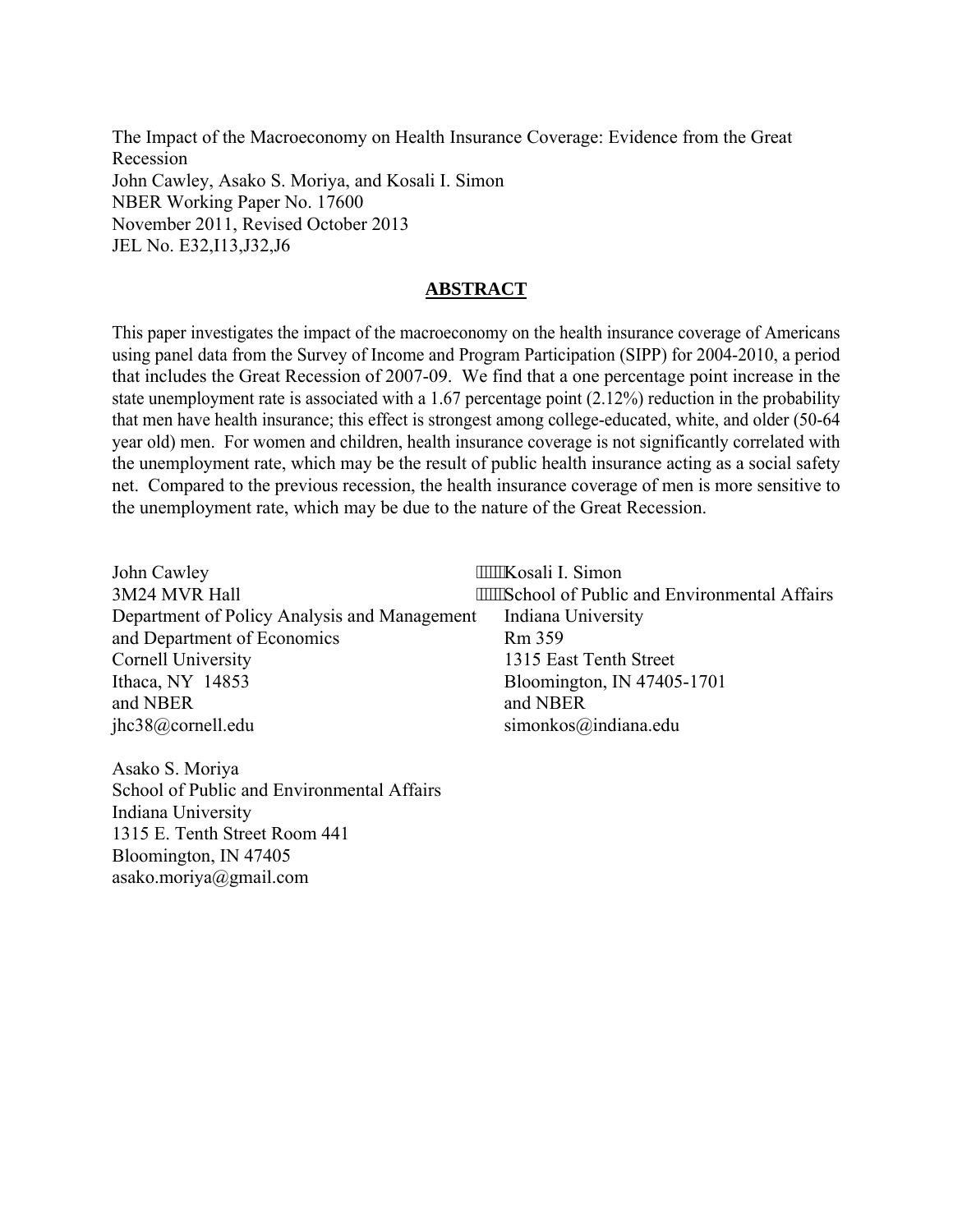### **Introduction**

The number of Americans lacking health insurance has long been a concern of policymakers. The uninsured tend to receive less medical care and thus be in worse health than the insured (Finkelstein et al., 2012, Card et al., 2009; Doyle, 2005; also see the reviews in McWilliams, 2009 and Freeman et al., 2008). Moreover, uninsured individuals are at risk of severe financial loss, including bankruptcy, in the event of illness (Gross and Notowidigdo, 2011; Himmelstein et al., 2009). Concerns about the adverse consequences of uninsurance led the U.S. Congress, in 2010, to pass the Patient Protection and Affordable Care Act (PPACA), which expands eligibility for public health insurance and establishes a variety of incentives for employers to offer health insurance and for employees to take up such plans.

The high and rising cost of providing public health insurance is a budgetary concern for the federal and state governments (Chernew et al., 2009). The budgetary strain rises during macroeconomic downturns, as increasing numbers of people are covered by Medicaid and the Children's Health Insurance Program (henceforth referred to collectively as Medicaid). Between 2005 and 2011, the Medicaid caseload rose by 12.6 million or 33.1% (DeNavas-Walt et al., 2012, Table C-2); it is not clear to what extent this was due to the recession or longer-run trends.

The economic expansion that began in November 2001 ended in December 2007, and the ensuing recession lasted until June 2009 (NBER Business Cycle Dating Committee, 2011). This recession, which lasted 18 months, was the longest in the United States since 1933. It was also the most severe recession in the U.S. since World War II, as employment fell by 6.3% and output fell by 5.1% (Federal Reserve Bank of Minneapolis, 2011).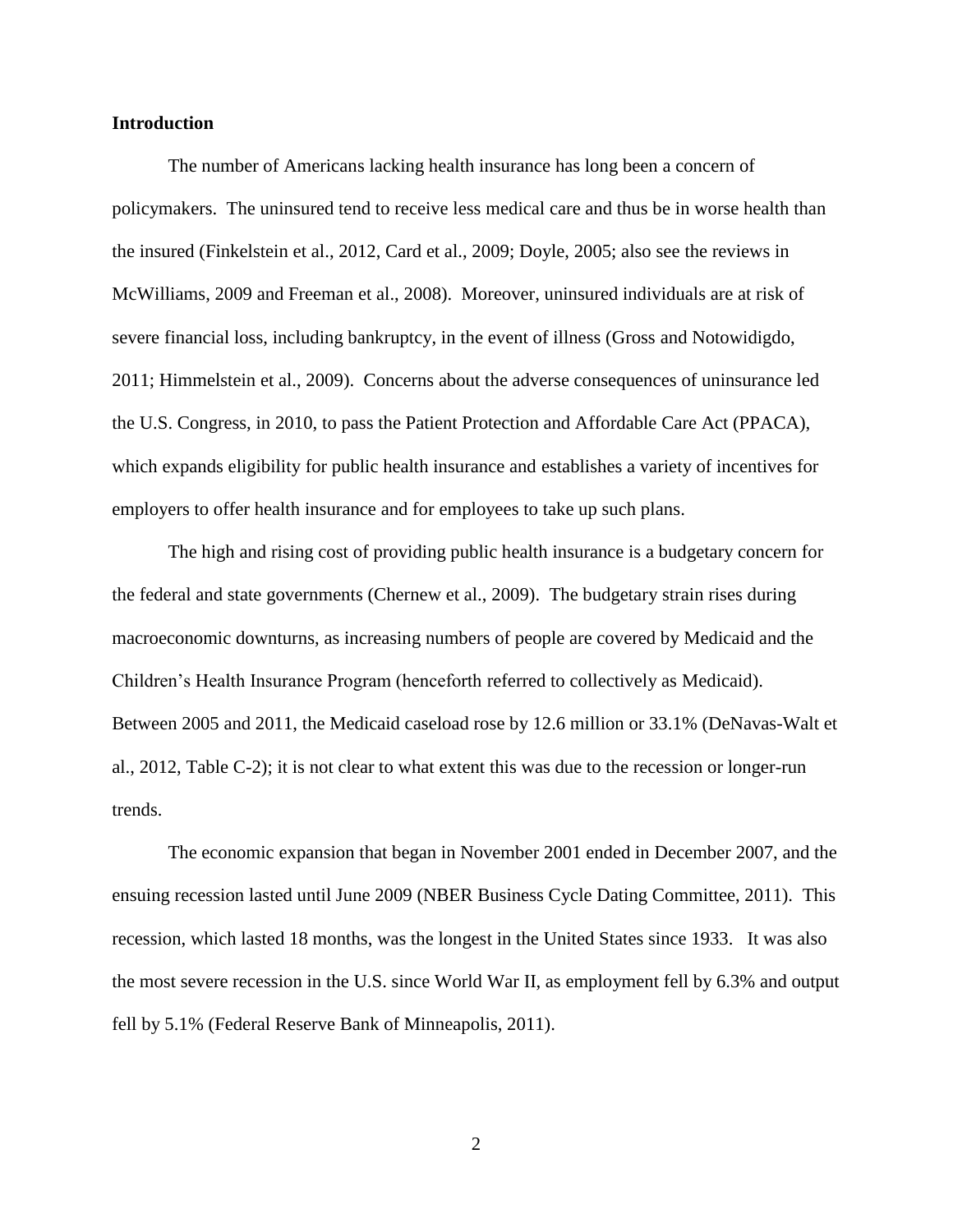This paper estimates the impact of the macroeconomy on the number of Americans with health insurance coverage, both overall and by source of coverage. By focusing on the recession of 2007-09, this paper extends and builds on previous work that has examined the impact of the macroeconomy on uninsurance during the previous (2001) recession (Cawley and Simon, 2005). It also contributes to the larger economics literature on the consequences of the 2007-09 recession, which has been dubbed the Great Recession (e.g. Farber, 2011; Hurd and Rohwedder, 2010).

Our primary measure of the macroeconomy is the state unemployment rate. This is the most common measure used in the substantial literature on the macroeconomy and health (see, e.g., the review in Ruhm, 2006). Moreover, in our previous work (Cawley and Simon, 2005) we found that the state unemployment rate was far more predictive of insurance status than other measures such as the gross state product or indicator variables for recession. As an extension, we examine how results differ when we use the employment rate rather than the unemployment rate.

While there is a large literature on the direct effect of the macroeconomy on health (e.g. Ruhm, 2003; Ruhm, 2000), there is relatively little published on the impact of the macroeconomy on health insurance. Cawley and Simon (2005) examined the relationship between state unemployment rate and the probability of health insurance coverage in the Survey of Income and Program Participation (SIPP) and estimated that 984,000 Americans, nearly all of whom were adult men, lost health insurance due to macroeconomic conditions during the 2001 recession. Gilmer and Kronick (2009) use data from the Current Population Survey (CPS) from 1980 to 2008 to project that the Great Recession could increase the number of uninsured Americans by 6.9 million, but their model (which focuses on the influence of per capita health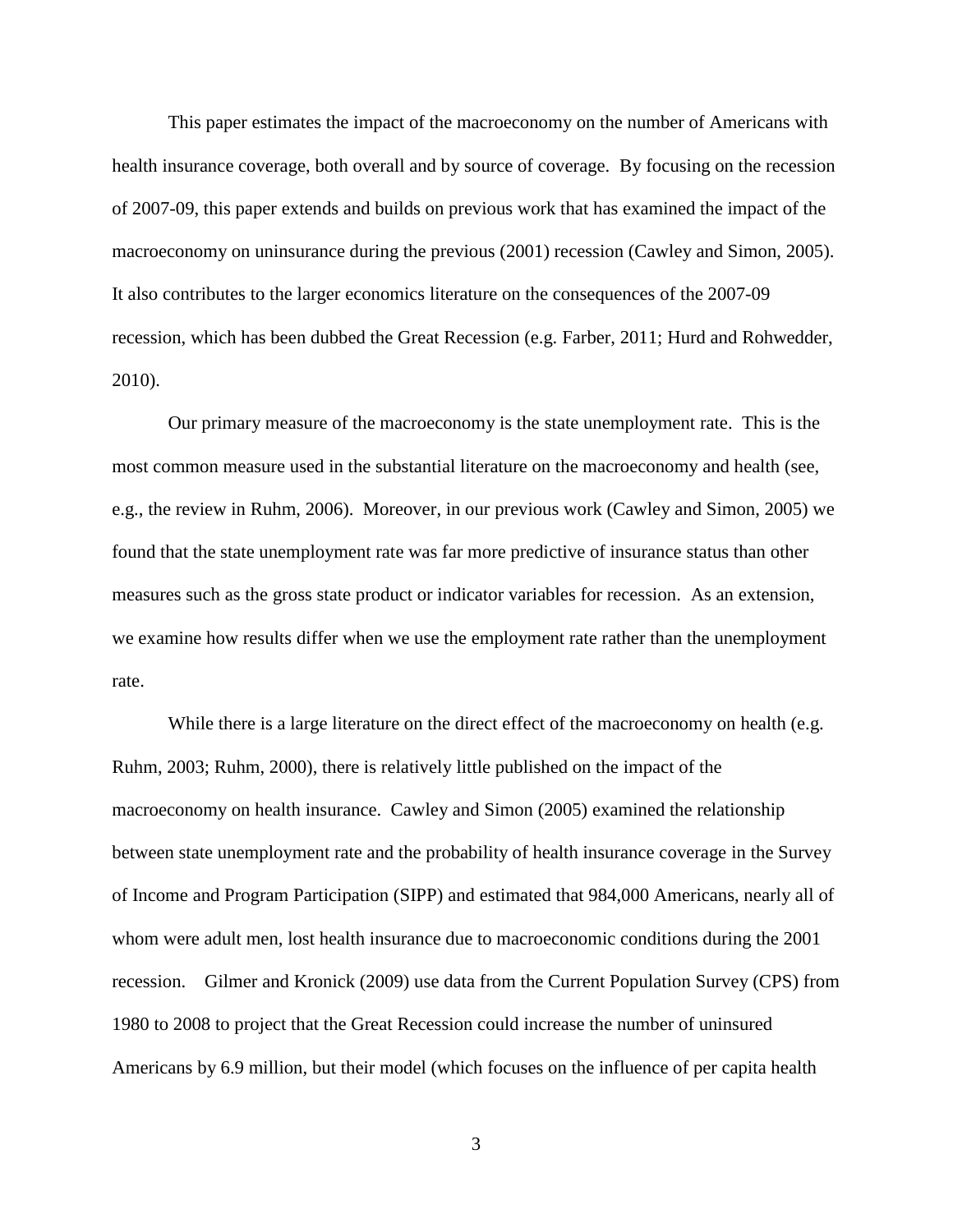spending, income, demographics and time trends) does not take into account the focus of this paper, the unemployment rate. While there are annual national estimates of the percent and number of Americans who are uninsured (e.g. DeNavas-Walt et al., 2012; Fronstin, 2011), there has been no analysis of how health insurance coverage was impacted by increases in the unemployment rate around the time of the Great Recession. Trends in annual data may reflect the continuing long term decline in generosity of health insurance (Vistnes et al., 2012). This paper identifies the impact of worsening macroeconomic conditions (measured by the state monthly unemployment rate) using longitudinal data that allow us to investigate the heterogeneity of impact by demographic characteristics.

The relationship between unemployment rates and the probability of insurance coverage is likely to change over time in response to changes in health insurance markets and public health insurance programs; as a result, estimates from earlier papers may be out of date. For example, there have been declining trends (since the peaks reached in 2000) in both employer offers of health insurance (Vistnes et al., 2012) and employees covered through employer-sponsored insurance (Fronstin, 2011); these secular changes may have altered the relationship between the unemployment rate and health insurance. Moreover, each recession has distinct characteristics that may imply a different relationship between the unemployment rate and coverage. For example, the 2007-09 recession was characterized by a drop in home prices, which may have inhibited unemployed workers from moving to areas with more job opportunities, a phenomenon that some have called "house lock" (Ferreira et al., 2012). Likewise, extensions of the maximum duration of unemployment insurance benefits from 26 to up to 99 weeks in some states may have decreased the incentives for unemployed workers to quickly find new employment. Another relevant change is that, in 2009, Congress instituted a time-limited 65 percent subsidy for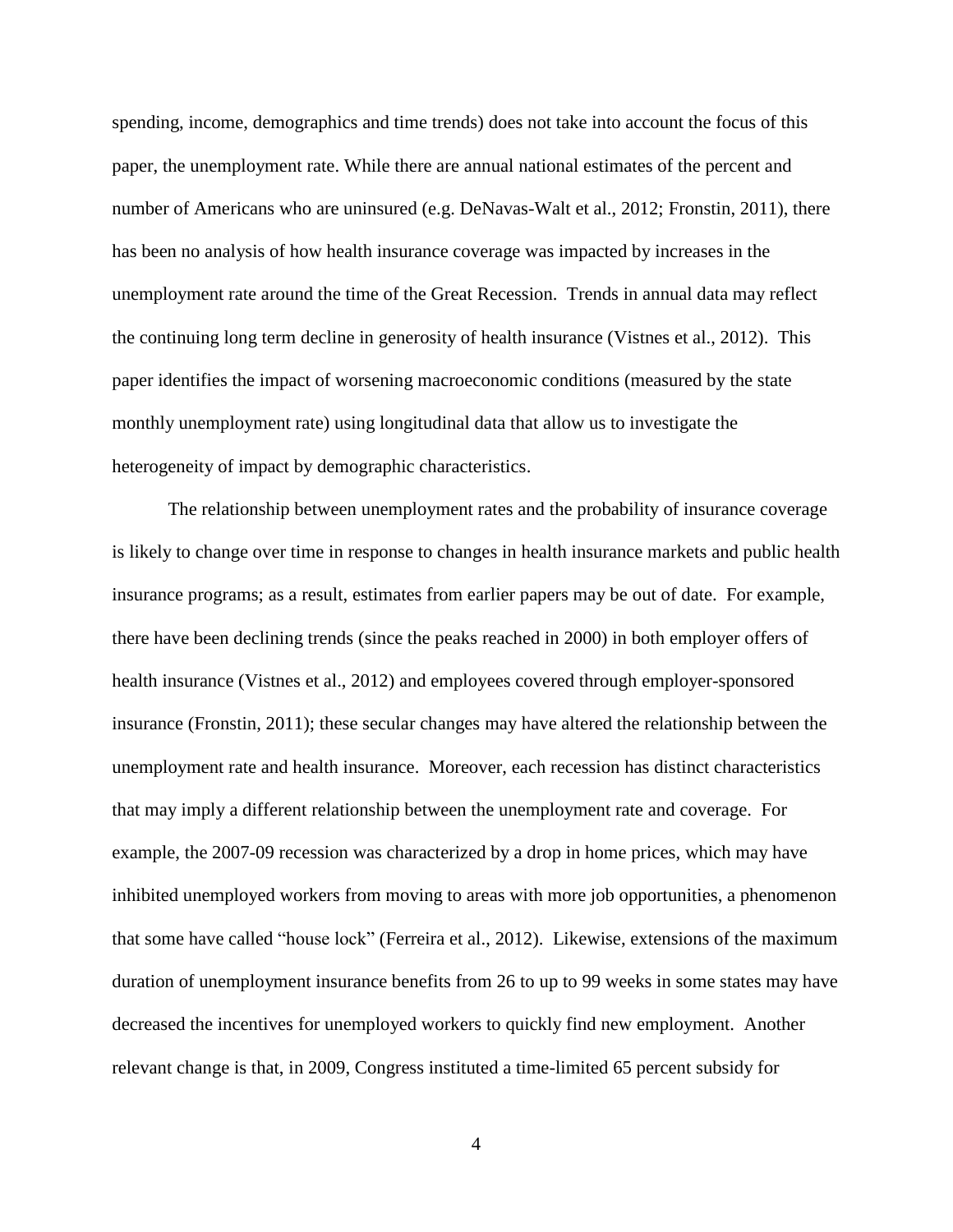premiums associated with coverage through the Consolidated Omnibus Budget Reconciliation Act of 1985 (COBRA); this legislation gives qualifying workers and their families who would otherwise lose their health insurance the option to temporarily extend that coverage. The new subsidy was available for a maximum of 15 months to those who lost jobs between September 2008 and May 2010 (US DOL, 2011). By making it easier for newly unemployed workers to continue on the health insurance plan of their former employer, these subsidies likely weaken the correlation between the unemployment rate and the probability of health insurance.

For these reasons, the relationship between the macroeconomy and health insurance found in older data may not apply to the Great Recession. In addition, the severity of the Great Recession resulted in considerable variation in unemployment rates across states and over time, providing researchers with more power to accurately estimate the effect of the macroeconomy on health insurance. The purpose of this paper is to exploit that variation to generate accurate and up-to-date estimates of the impact of unemployment rates on health insurance coverage, both overall and by source of coverage, and for the entire population as well as for specific subgroups defined by gender, education, race, and age.

#### **Conceptual framework**

There are several mechanisms by which a high unemployment rate can result in the loss of employer-provided coverage. A high state unemployment rate is, by definition, associated with a higher probability that a resident of that state is unemployed. When those who were previously covered by employer-provided health insurance lose their jobs, they (and any dependents on the same policy) are likely to lose coverage from the former employer for themselves and for their dependents. Although COBRA allows eligible unemployed workers to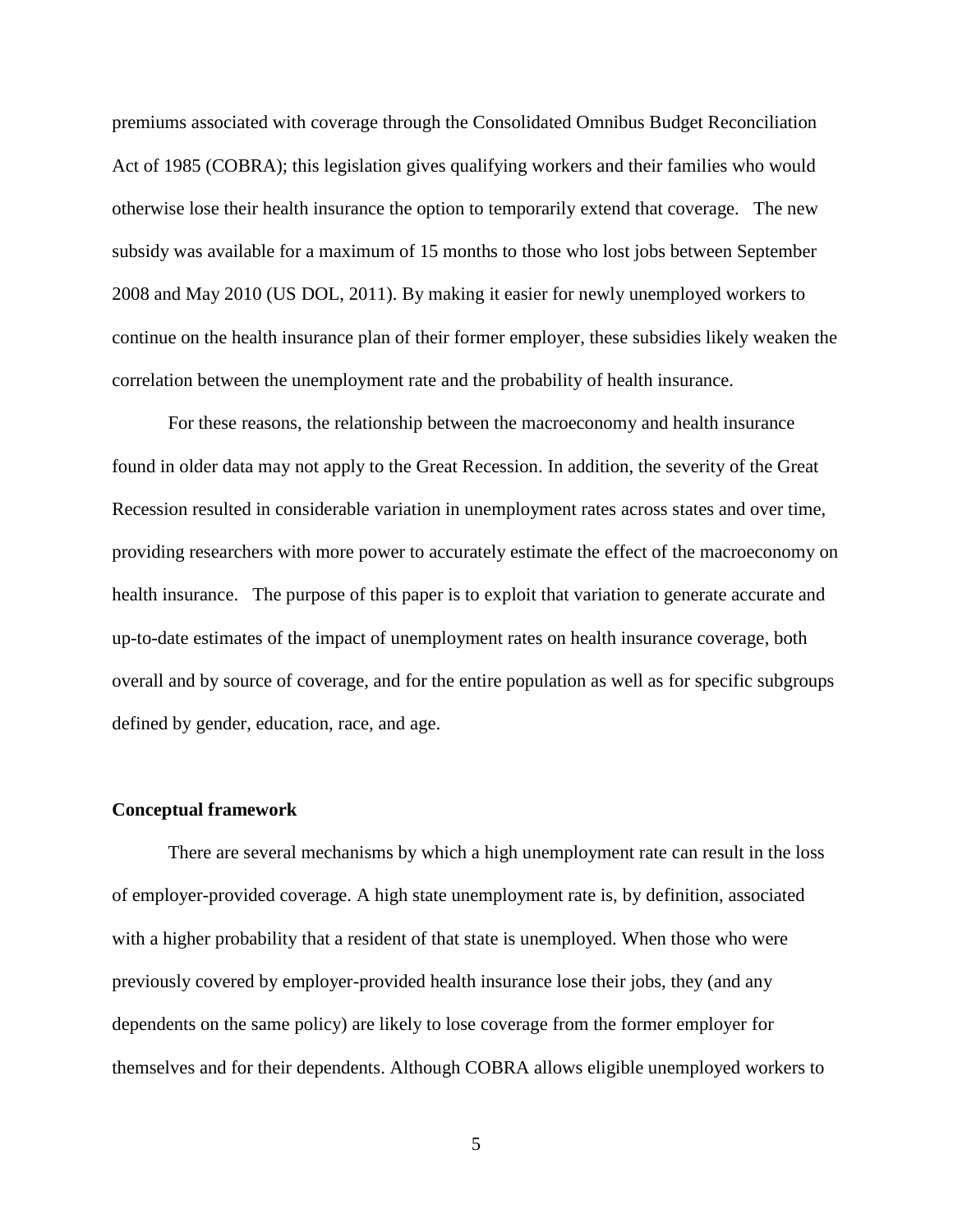temporarily purchase health insurance through their former employers, take-up rates are low because of the high cost (Collins et al., 2011; Lambrew, 2001). Some of those losing coverage may be able to shift to coverage provided by their spouses' plans.

High unemployment rates may lower the probability of employer-provided coverage even among those who remain employed. When labor demand falls because of a poor macroeconomy, total labor compensation will fall. If wages are costly to renegotiate, employers may reduce compensation by shifting a greater share of health insurance costs to employees.<sup>2</sup> Employers may also reduce the quality of coverage or cease offering health insurance altogether (Marquis and Long, 2001).

Due to decreased labor demand, previously full-time workers may have their hours reduced to the point that they are no longer eligible for health insurance benefits. The lower labor income that accompanies higher unemployment rates could also have an income effect, reducing private purchases of individual health insurance.

Some individuals may *gain* health insurance coverage during periods of high unemployment if their incomes fall to a level that qualifies for Medicaid. Holahan and Garrett (2009), using CPS data from 1990-2003, estimate that an increase in unemployment of one percentage point would expand coverage through Medicaid by 0.2 percentage points for nonelderly adults and by 0.79 percentage points for children.

Based on this framework and the existing literature, we hypothesize that an increase in the unemployment rate decreases the probability of coverage through one's own employer. We predict that an increase in the unemployment rate increases the probability of coverage through public health insurance. We hypothesize that, on net, unemployment rate is negatively

 $2^2$  Elasticity estimates suggest that this mechanism should result in little decline in coverage; among those offered employer-sponsored health insurance, take-up falls by less than one-tenth of a percent when premiums increase by one percent (Chollet and Liu, 2006).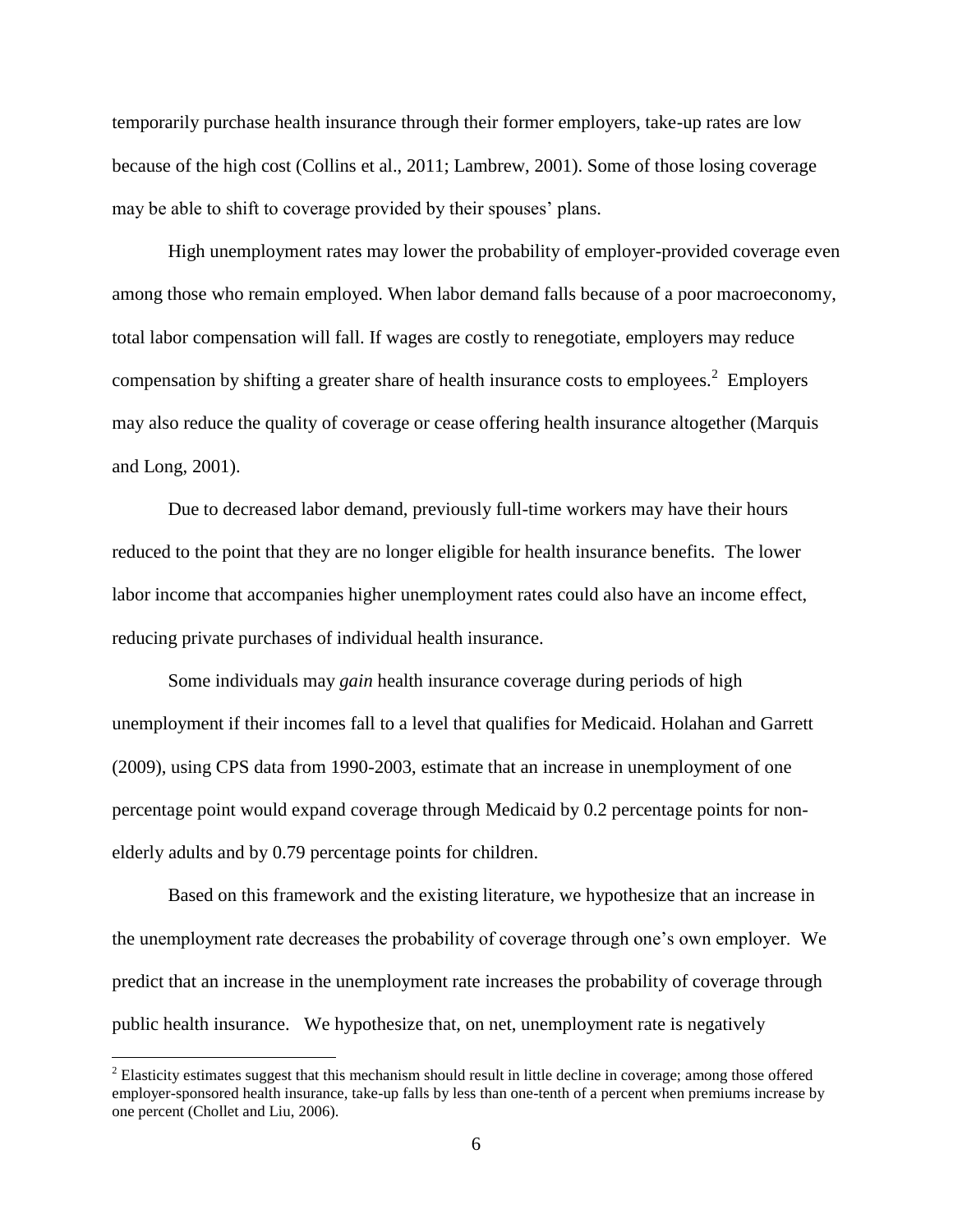correlated with the probability of health insurance coverage through any source for adults, but that for children the sign of the net effect on coverage is ambiguous because of the availability of public sources of coverage as family income falls.

### **Methods**

We estimate logit models in which the dependent variables are indicator variables for health insurance coverage as well as for types of coverage. The regressor of interest is state monthly unemployment rate. Models also control for respondent age, marital status, education, and family size. All models control for both individual-specific and year-specific fixed effects; our identification of the effect of the state unemployment rate on the probability of health insurance coverage comes from variation within people over time in deviations of the state unemployment rate from the national mean for that year. The research design requires that we control for year fixed effects because even before the recession, health care costs were rising (Chernew et al., 2009), employer offers of health insurance were declining (Vistnes et al., 2012), and the percentage of Americans covered by employer-sponsored insurance was falling (Fronstin, 2011). Because our data contain multiple observations of the same person over time, we are also able to control for individual fixed effects so that our estimates are not influenced by any time invariant unobserved characteristics that affect health insurance status. For example, those with relatively low human capital may be less likely to be offered health insurance at their job, and may live in areas hit particularly hard by the Great Recession. We believe macroeconomic fluctuations to be largely exogenous, so do not think that such factors should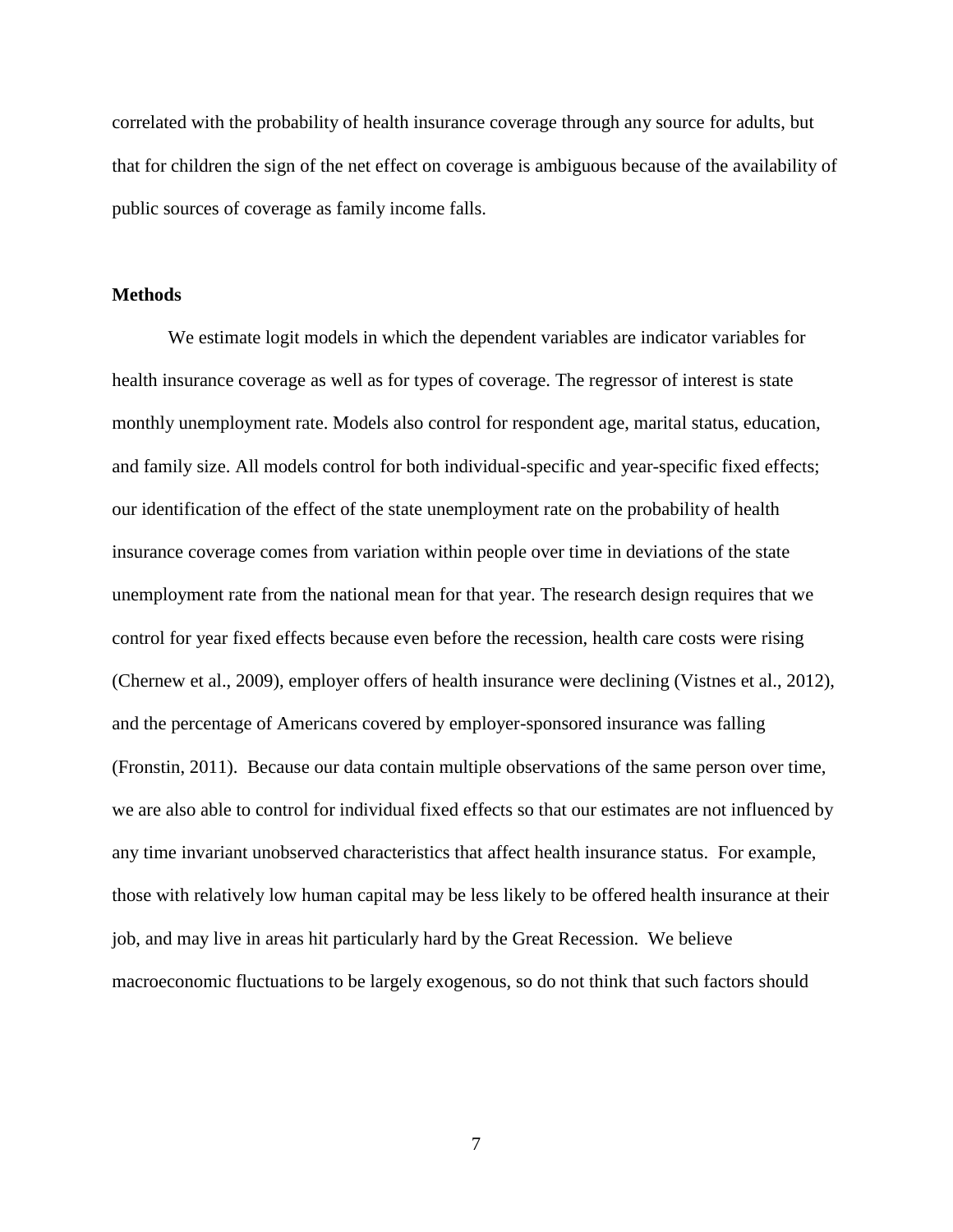have a large influence, but think it prudent to fully exploit the richness of the longitudinal data to eliminate the influence of any such time-invariant heterogeneity.<sup>3</sup>

In subsequent models we control for individual employment status in order to examine the pathways by which the macroeconomy acts on insurance status.

After first estimating a model for men and women pooled, we estimate models separately by gender because labor force participation and attachment and eligibility for publicly provided health insurance may differ by gender; for example, low-income pregnant women are eligible for Medicaid coverage. Men and women also tend to differ in the extent to which they have dependent coverage available through a spouse. We also examine whether the relationship between unemployment rate and insurance coverage differs across age, education, and race/ethnic group.

In general, when a microeconomic outcome is regressed on an aggregate regressor, unadjusted standard errors will be biased downwards, perhaps dramatically (Moulton, 1990). To account for the fact that our models regress individual outcomes on state-level measures of the macroeconomy, we follow standard practice and cluster standard errors by state.

To address the possibility of serial correlation in standard errors for observations within states over time (Bertrand et al., 2004), we bootstrap the standard errors within our logit specifications, selecting with replacement all observations in a particular state. Following Efron

 $3$  We have also estimated models without controlling for individual fixed effects and find smaller marginal effects on the unemployment rate for men, and in some cases larger marginal effects for women. For example, the association of a one percentage point increase in the state unemployment rate with the probability that men have coverage through any source is -1.67 percentage points in our fixed effects model and -0.74 percentage points in a model that does not control for fixed effects (both are statistically significant). For women, the comparable numbers are -0.50 and -0.45 (neither is statistically significant). The pattern of results is thus largely qualitatively similar whether we control for individual fixed effects or not, and moreover, the two sets of coefficients are not statistically significantly different from each other for 12 of the 14 cases. The results of models without controlling for individual fixed effects are available upon request.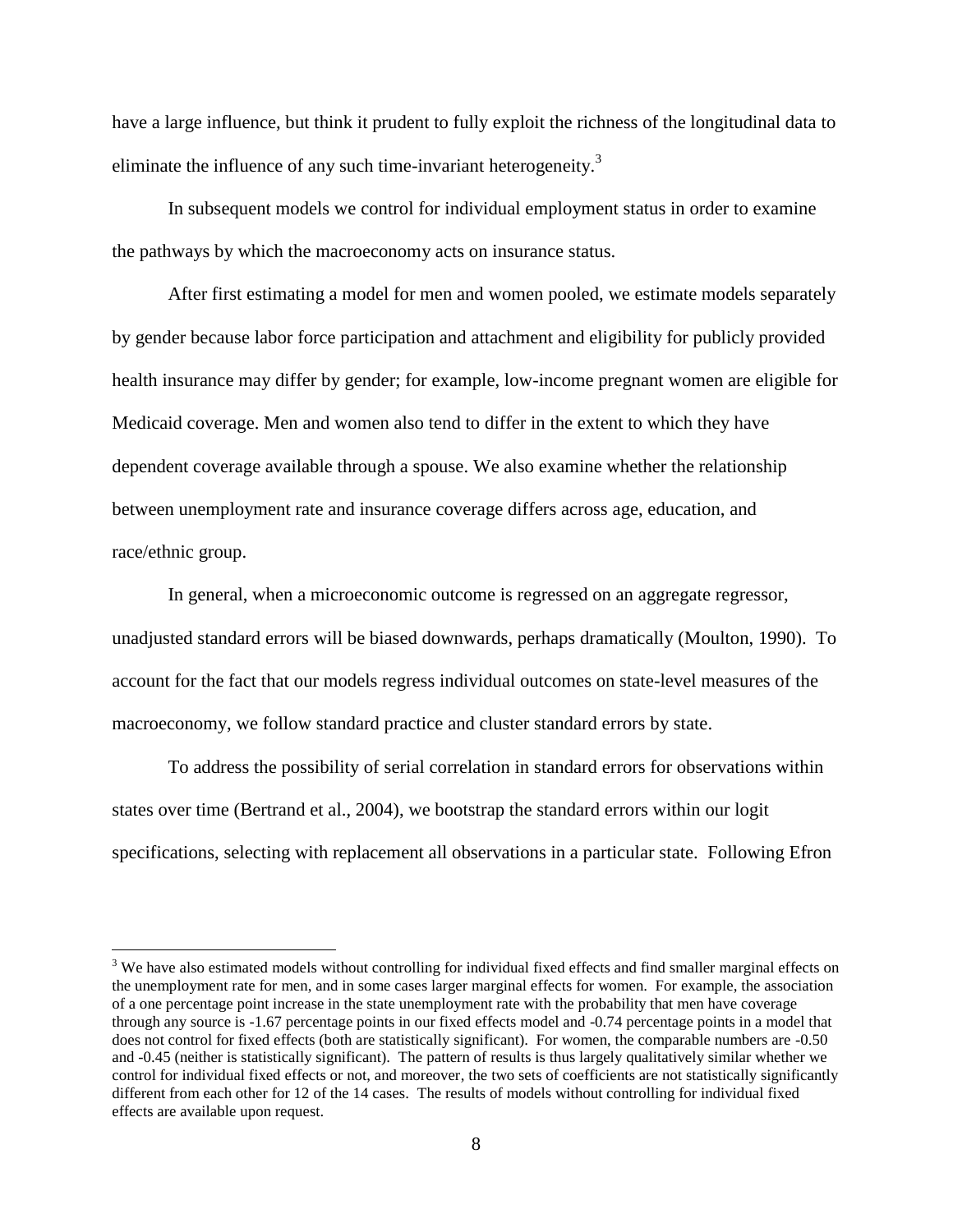and Tibshirani (1993), we conduct 50 replications. As expected, this adjustment considerably increases the standard errors.

### **Data: The Survey of Income and Program Participation (SIPP)**

The Survey of Income and Program Participation (SIPP) is a nationally representative sample of Americans over the age of 15 that consists of a series of panels that are up to 4 years in length with sample sizes ranging from approximately 12,000 to 40,000 households. The SIPP, which started in 1984, interviews households at 4-month intervals; thus, there exist up to 12 interviews for each individual. Although each SIPP interview collects data on the current month and, retrospectively, each of the 3 months between interviews, we use only the contemporaneous reports in order to avoid recall error.

This paper uses data from the 2004 and 2008 panels of the SIPP covering the period January 2004 through November 2010 (except for January 2008 to July 2008, which are not covered by either the 2004 or 2008 panel the SIPP), and covering all 50 states plus the District of Columbia. There are special considerations for each of these panels. The sample for the 2004 panel was cut in half in September 2006 in response to budgetary pressures. The 2008 panel is still in the field at the time of this writing, so only 7 waves of those data are available.

Each SIPP wave contains information on the respondent's insurance coverage and the source of their coverage, for a particular month. We study the following binary outcomes in the SIPP: whether one has health insurance coverage through any source, whether one receives health insurance coverage through one's own employer (this includes former employees continuing coverage through  $\text{COBRA}^4$ , whether one receives employer-provided health

 $4$  Among children (aged 17 and under), 1.81% of the sample was recorded as having health insurance through their own employer. This was more common among children aged 15 (3.27%), 16 (4.00%) and 17 (4.47%) but ranged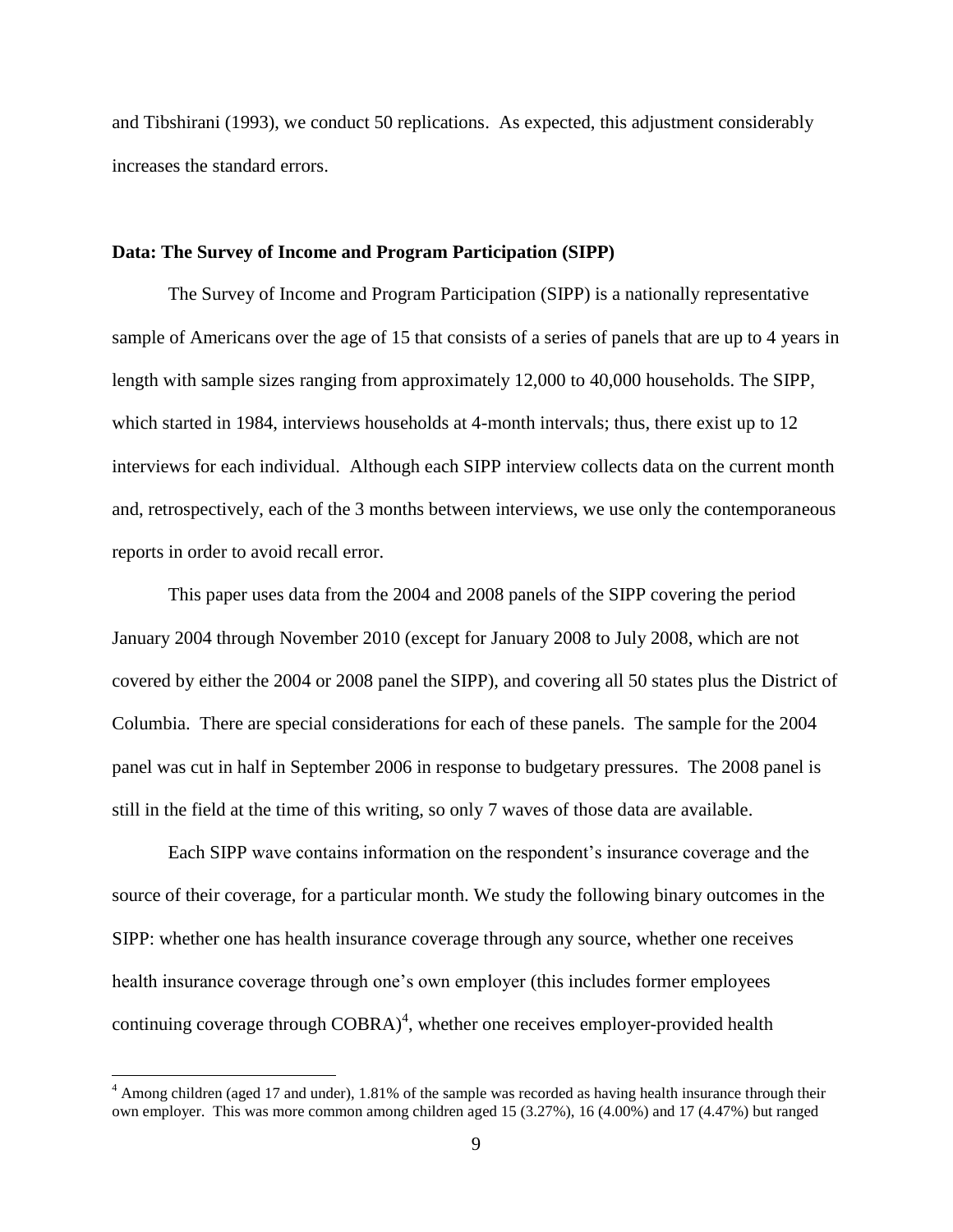insurance as a dependent, whether one has individually-purchased coverage, whether one is covered by government-provided health insurance (e.g. Medicaid or SCHIP), and whether one has coverage through some other source (not otherwise classified in the SIPP). Individuallypurchased plans are particularly interesting to examine because it is a source of coverage that is likely to expand under the PPACA.

The SIPP contains a wide variety of demographic and socioeconomic variables. In each regression, we control for the following characteristics that may influence insurance status: highest grade completed, age, number of children in the family, marital status, indicator variables for each individual, and indicator variables for each year. We exclude income from the set of regressors because wages and salary are determined simultaneously with fringe benefits such as health insurance.<sup>5</sup>

The SIPP data are better suited to our research question than are data from the CPS, which is another household survey with state identifiers that is available in the public domain. CPS data are the basis of the standard annual estimates of health insurance coverage in the U.S. population (DeNavas-Walt et al., 2012). However, the CPS only records whether the respondent was covered by health insurance *at any point* in the past 12 months, making it impossible to determine whether the CPS respondent had coverage in any specific month. In contrast, the SIPP records an individual's insurance status in specific months, which enables one to match insurance status to the unemployment rate in that month. Another advantage is that the SIPP is longitudinal (whereas the CPS is cross-sectional); this feature allows us to estimate fixed effects

from 1.15% to 2.45% among those aged 0-14 years. We assume that this is an error in the editing of the SIPP, and recode all such children as having employer-provided health insurance as a dependent.

<sup>&</sup>lt;sup>5</sup> In a 2005 survey of health economists, 91% of health economists agreed that "Workers pay for employersponsored health insurance in the form of lower wages or reduced benefits." Six percent disagreed, and 4% said they did not know (Morrisey and Cawley, 2008).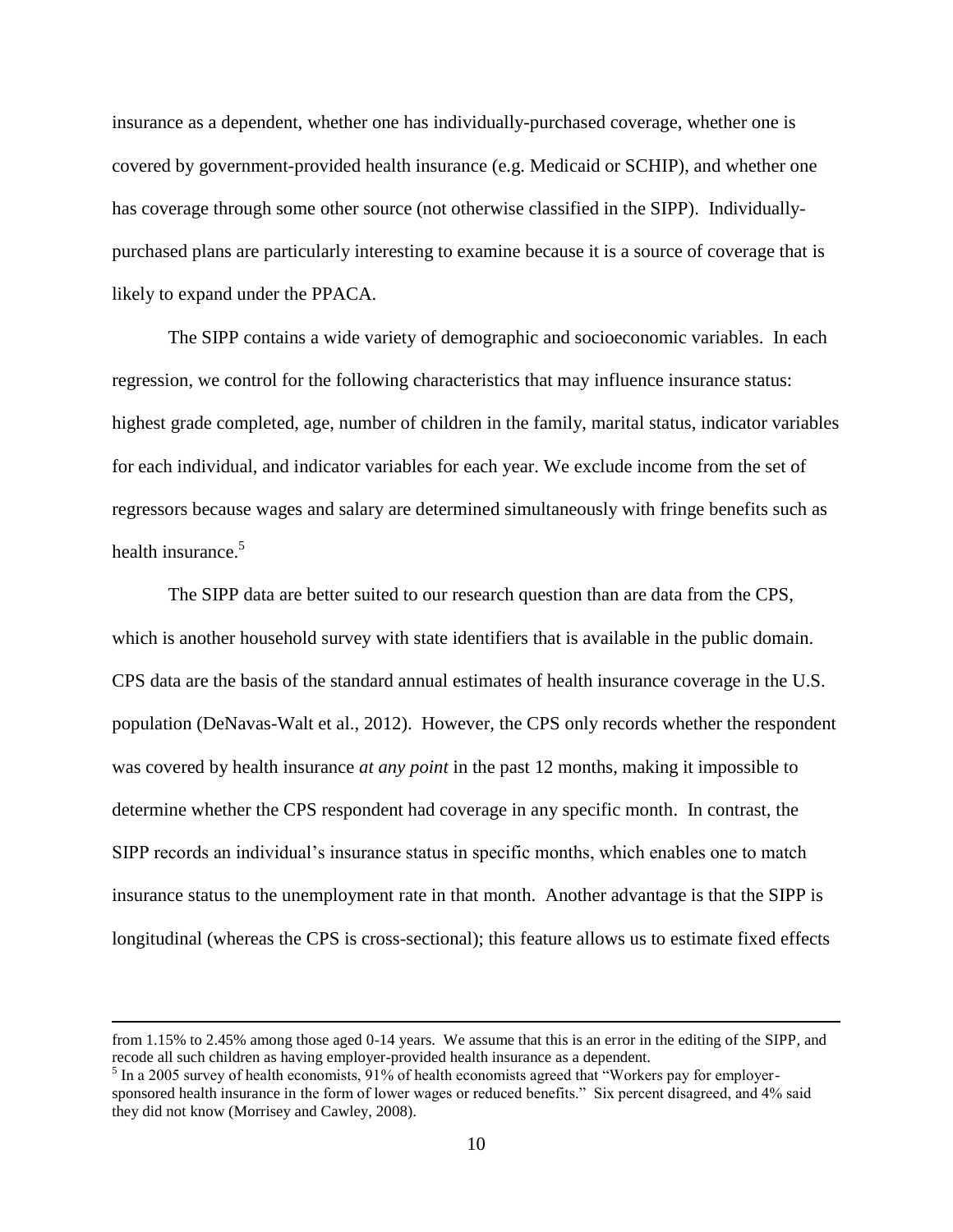models that eliminate the bias that would otherwise be caused by individual-specific, timeinvariant heterogeneity.

The source for monthly state unemployment rates is the Bureau of Labor Statistics Local Area Unemployment Statistics Series. These state monthly unemployment rates are merged with the SIPP data using state identifiers. (Unlike earlier panels of the SIPP, in which less-populous states were not uniquely identified, the 2004 and 2008 panels identify state of residence for individuals in all 50 states plus the District of Columbia.) We control for individual and year fixed effects, so our identifying variation of unemployment on health insurance coverage is within people over time in deviations from the national mean for that year.

Our pooled SIPP data cover January 2004 through November 2010, with the exception of January through July of 2008, which was not covered by either the 2004 or 2008 panel of SIPP. The pooled data include the following numbers of person-month observations: 467,285 men, 510,334 women, and 416,648 children (aged 17 and younger).

### **Empirical Results**

## *Summary Statistics*

Table 1 lists summary statistics for the sample. On average during the time of our sample, the percent of respondents that were insured through any source was 78.6% for men, 83.0% for women, and 85.5% for children. Men and women are roughly equally likely to be covered by employer-sponsored health insurance (65.2% vs. 64.1%) but men are more likely than women to have such coverage through their own employer (50.7% vs. 36.8%) as opposed to as a dependent (14.5% vs. 27.3%). Among children, 51.2% are covered by employer-provided health insurance as a dependent. Only 5.6% of men, 6.0% of women and 3.8% of children are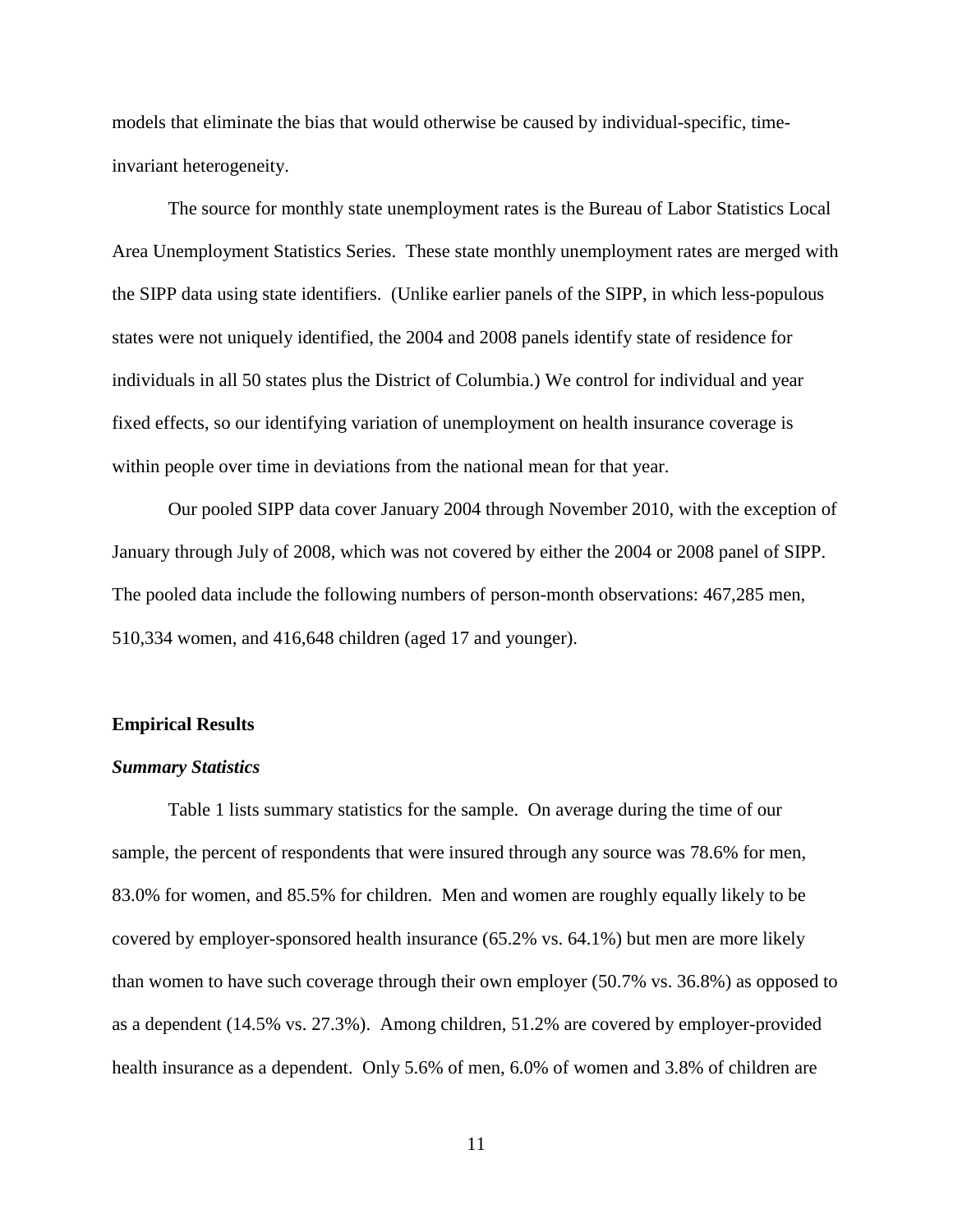covered by individually-purchased policies. Government health insurance programs are the source of coverage for 6.9% of men, 11.8% of women, and 27.6% of children.

## *Logit Regressions*

 $\overline{a}$ 

We initially estimate the probability that an individual has health insurance coverage as a function of the unemployment rate and basic demographic characteristics while excluding employment status. Subsequently, we re-estimate our models controlling for employment status in order to investigate the extent to which that variable is a mechanism by which the unemployment rate affects health insurance. Each cell of each of our tables contains, from top to bottom, the sample size, the logit fixed effects coefficient, the standard error in parentheses, the marginal effect italicized in brackets, its standard errors italicized in parentheses, and the mean of the dependent variable.

The first set of rows in Table 2 presents results for all sample respondents under the age of  $65^6$ . The results indicate that a one percentage point increase in the unemployment rate has no significant impact on the probability of being insured either overall or through any specific source. However, these estimates based on the pooled sample, may obscure differences across gender and age. We next describe results estimated separately for adult men, adult women, and children.

The second set of rows of Table 2 presents results for men, which are consistent with our hypotheses that higher unemployment rates are associated with a lower probability of health insurance coverage through any source, the man's own employer, and individually purchased coverage. Specifically, a one-percentage-point higher unemployment rate is associated with a 1.67 percentage point (2.12%) reduction in the probability of health insurance coverage through

<sup>&</sup>lt;sup>6</sup> Children are excluded from the sample for the regressions in which the dependent variable concerns coverage through one's own employer.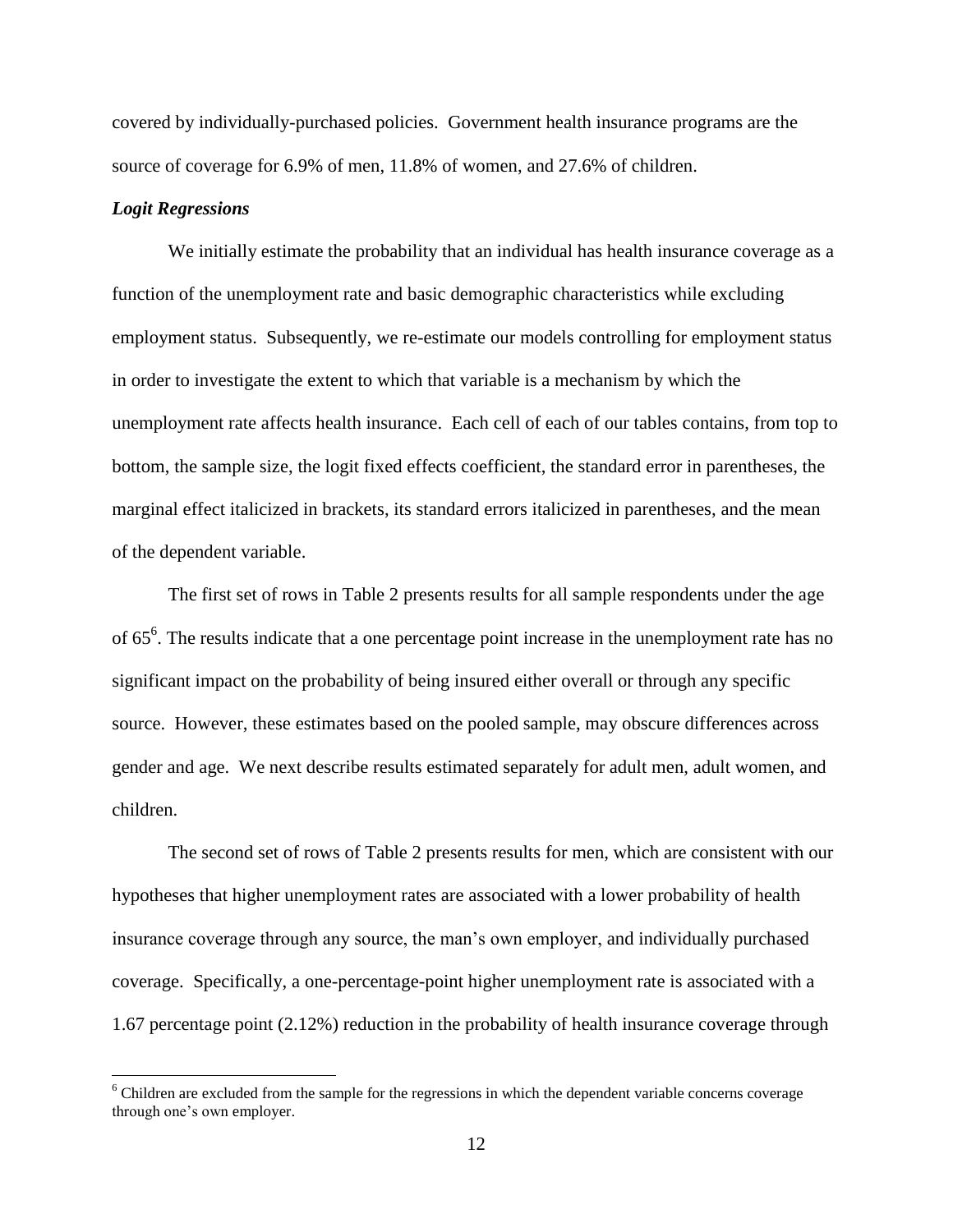any source, a 1.00 percentage point (1.97%) reduction in the probability of coverage through the man's own employer, and 1.44 percentage point (25.71%) reduction in individually purchased coverage. The unemployment rate is not significantly associated with the probability of coverage through an employer as a dependent, government health insurance, or through any other source.

The third set of rows in Table 2, which correspond to women, indicate that there is no significant association between unemployment rate and health insurance coverage, either overall or through any specific source. This is not simply a result of large standard errors; when one compares the marginal effects for men and women for coverage through any source or through an employer, the marginal effects for women are generally smaller.

The fourth and bottom set of rows in Table 2, which correspond to children, show that the probability that a child has health insurance coverage through any source is not significantly correlated with the unemployment rate. However, a one-percentage-point higher unemployment rate is associated with a 1.52 percentage point (5.51%) higher probability that a child is covered by government-provided health insurance. Together, these results confirm that government health insurance programs for children operate counter-cyclically, as intended; when unemployment rates rise, more children become enrolled in Medicaid and SCHIP, leaving the overall probability of coverage unaffected.

### **Robustness Check and Extensions**

 In this section, we explain the results of a variety of robustness checks and extensions, including adding additional controls for state characteristics, exploring whether the unemployment rate affects the reasons for uninsurance, and subgroup analyses by education, race, and age.*Extension: Role of Employment Status (Own and Spouse's)*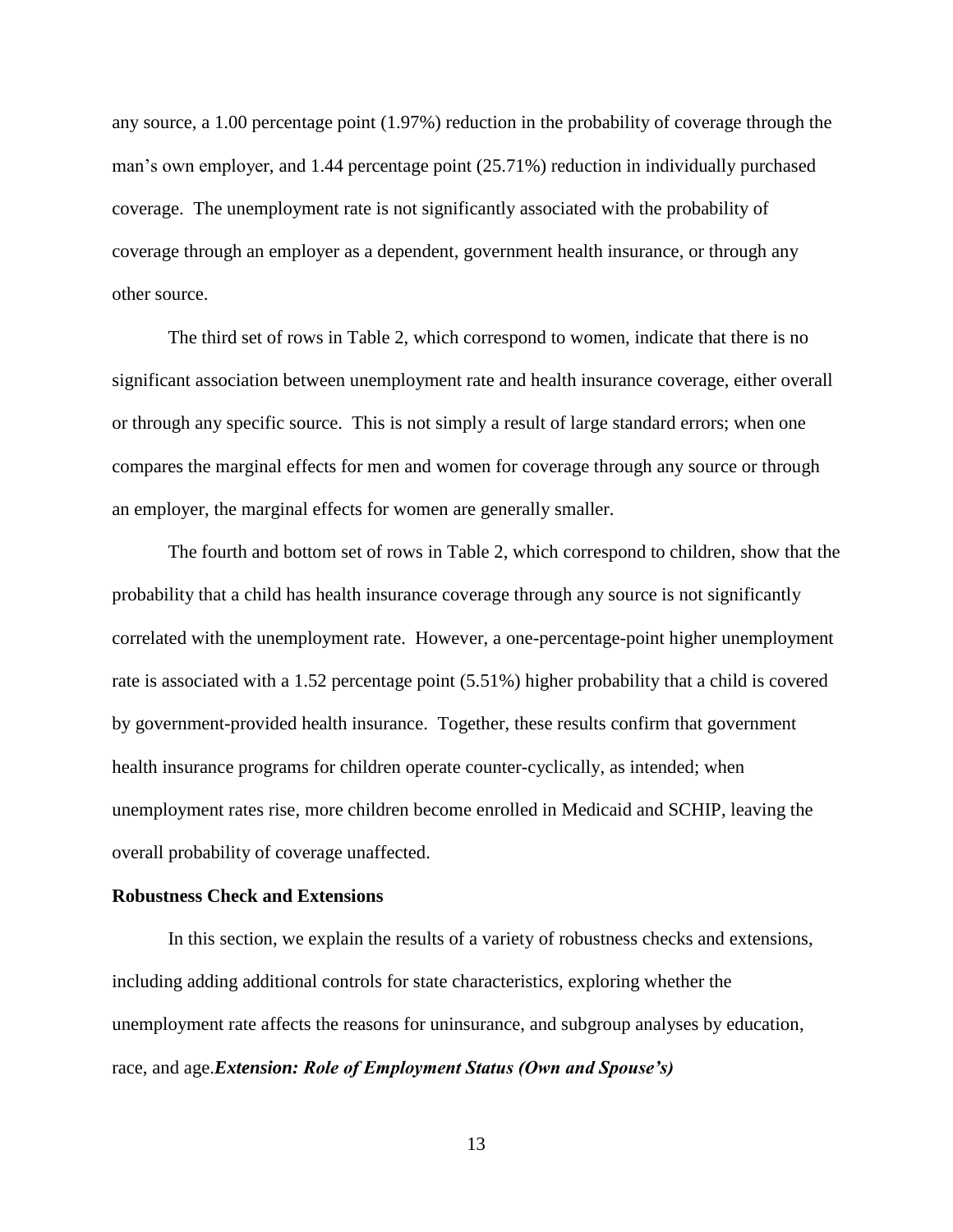In the main models of this paper, we sought to measure the total effect of unemployment rate on the probability of insurance (i.e., through all channels). Among the various ways that unemployment rate can affect coverage, the most important is likely by changing an individual's employment status.

To investigate whether changes in employment status *fully* explain the impact of the macroeconomy on insurance coverage, we measure the extent to which macroeconomic conditions are correlated with insurance status conditional on employment status. Specifically, we added to the set of regressors indicator variables for employment and unemployment (being out of the labor force is the reference category). Results are presented in Table 3 for men (top set of rows) and women (bottom set of rows). For both men and women we find the predictable result that employment is positively correlated, and unemployment is negatively correlated, with the probability of coverage. Also predictably, including employment status reduces the point estimate on unemployment rate. Recall that without controlling for employment status, a onepercentage point rise in unemployment was associated with a 1.67 percentage point decrease in the probability of health insurance coverage for men. After controlling for employment status, the decrease is 1.18 percentage points. When we examine the probability of coverage from specific sources, we find that adding controls for employment status to the regression for men having coverage through their own employer results in the point estimate of the coefficient on the unemployment rate falling by half and no longer being statistically significant. It has little impact on the association of the unemployment rate with men having individually-purchased coverage.

We also estimate models that control for spouse's employment status as well as the respondent's employment status; spouse's employment is relevant because one could receive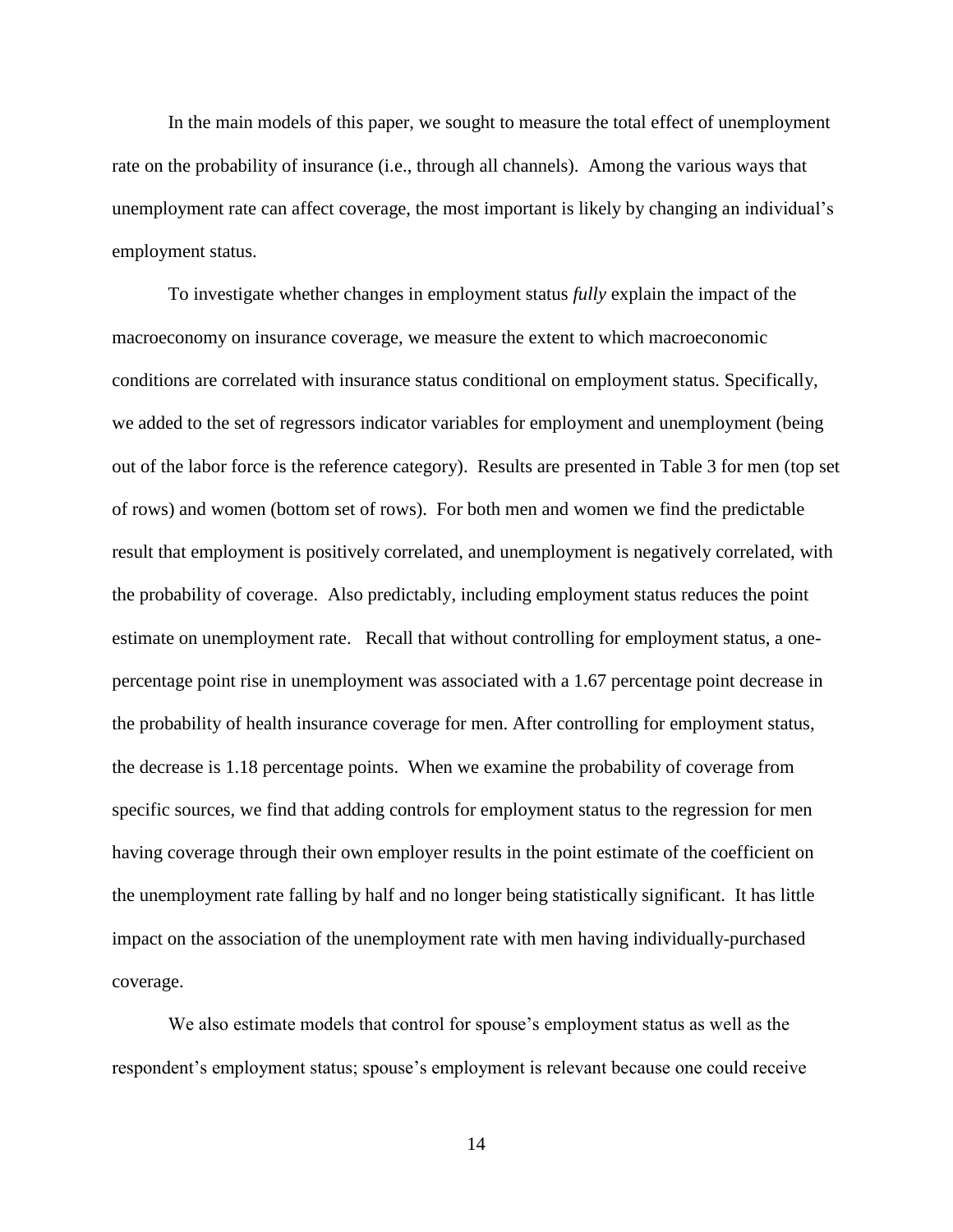coverage through the spouse's employer as a dependent. In results that are available upon request, we find that, for men, a one-percentage point rise in unemployment is associated with a 0.97 percentage point decrease in the probability of health insurance coverage and a 0.48 percentage point decrease in the probability of own employer sponsored coverage (both are statistically significant). A related question is whether the unemployment rate is associated with coverage among those who are always employed, change employment status, or are never employed. In tables available upon request, we find that the unemployment rate is negatively correlated with the probability of coverage among men who change employment status, and men who are always employed (a smaller marginal effect), but is not significantly correlated with the probability of coverage among men who are never employed. For women, unemployment rate is not significantly correlated with coverage in any of those groups. In summary, these findings confirm that a change in employment status is an important way in which the state unemployment rate affects the probability of health insurance coverage for both men and women, yet the unemployment rate still plays an important independent role for men.

### *Extension: Unemployment Rate and the Reason One is Uninsured*

The SIPP questionnaire allows us to explore how the *reasons* for uninsurance vary with the macroeconomy. Specifically, the SIPP asks adults who lack health insurance the reasons that they are uninsured; respondents are allowed to indicate more than one reason. We restrict our sample to those who lack health insurance, and keep only the first month in which the individual reports being uninsured. We then estimate a series of logit models in which the dependent variable equals one if the respondent answers yes to a specific reason for being uninsured. The set of regressors includes the state monthly unemployment rate and the same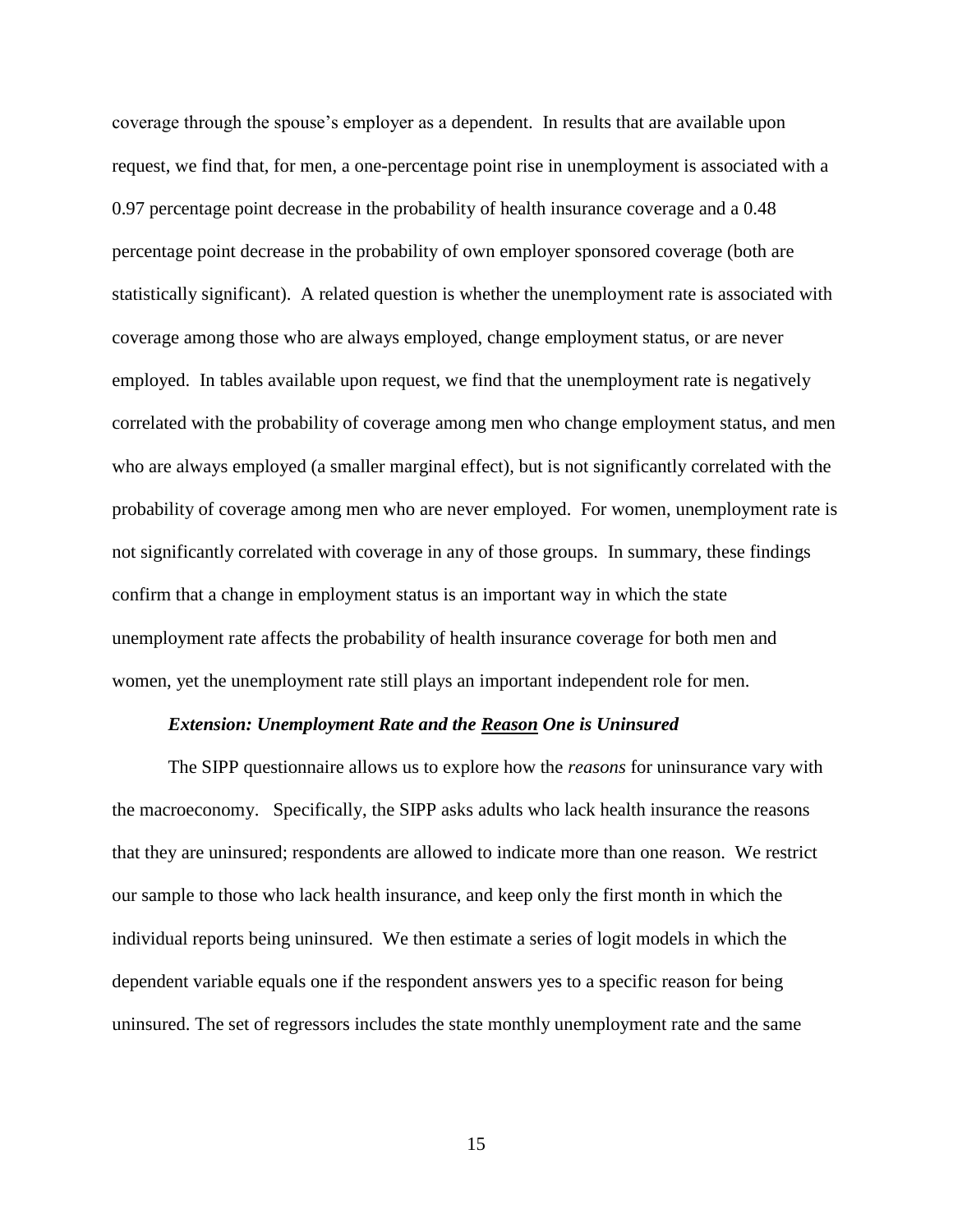regressors used in the earlier models, except that the models control for state fixed effects rather than individual fixed effects because we now use only one observation per uninsured person.

Results are presented in Table 4. For men, a one percentage point higher unemployment rate is associated with a 1.23 percentage point (1.55%) increase in the probability that uninsurance was due to cost, and decreases in the probabilities that it was due to: insurance not being offered by an employer, the individual not being at the job long enough to qualify, and that insurance was not needed. For women, a one percentage point increase in the unemployment rate is associated with a 0.92 percentage point (1.14%) increase in the probability that uninsurance is due to cost, and a reduction in the probability that uninsurance is due to not being at the job long enough to qualify. The fact that, as the unemployment rate rises, both men and women are less likely to attribute uninsurance to not being at the job long enough to qualify is consistent with both reduced hiring and the last hired being the first fired in recessions – both would result in fewer new workers waiting to qualify for health insurance.

These findings shed additional light on the other results in this paper. Specifically, they suggest that the earlier finding that men are less likely to have employer-provided health insurance in times of high unemployment is not due to employers dropping health insurance, but instead to men declining that offer due to cost.

#### *Extension: Subgroup Analysis by Education*

Recent economic studies have documented how the Great Recession differentially affected various groups in the population, and the evidence suggests differential impacts by education. For example, Elsby et al. (2010) find that unemployment during the Great Recession was particularly high among the less educated, and Farber (2011) finds that rates of job loss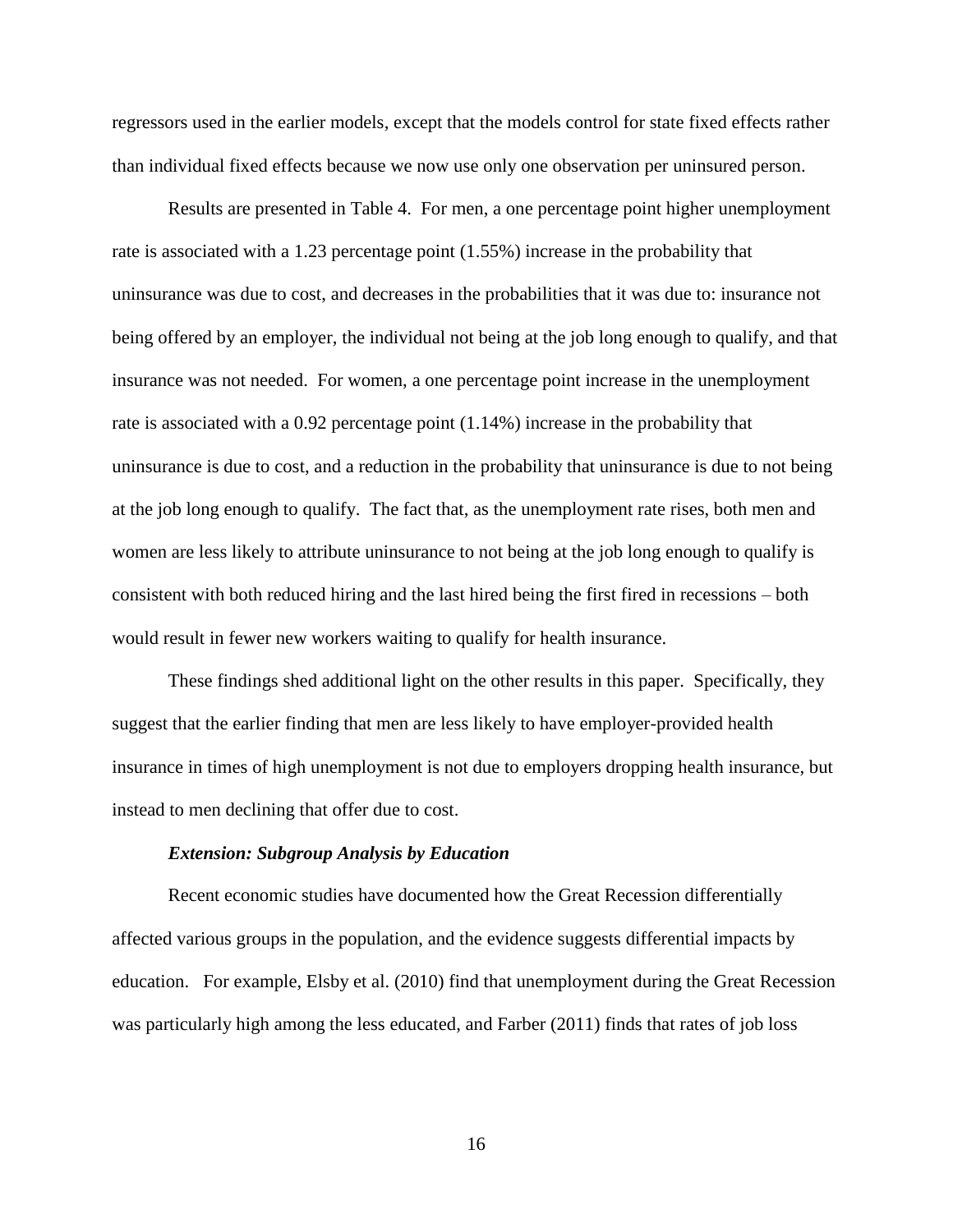during the Great Recession were higher among less educated workers, but that unemployment of the better educated rose more than is typical during a recession.

As an extension, we conduct subgroup analyses by education. We estimate the main models (i.e. those from Table 2) for adults separately by education group: high school or less, some college, and bachelor's degree or more; the results are shown in Table 5. For men, a one percentage point rise in the unemployment rate is estimated to reduce the probability of coverage through any source by 1.73 percentage points (2.56%) for those with a high school education or less, 1.37 percentage points (1.69%) for those with some college, and 2.14 percentage points (2.32%) for those with a bachelor's degree or more education. Each is significantly different from zero, but they are not significantly different from each other. However, the point estimates suggest that those with the lowest and highest levels of education were most likely to lose health insurance during the Great Recession.

Among women, even when models are estimated separately by educational attainment, we continue to find that the unemployment rate is not significantly associated with the probability of insurance coverage; the exception is that a one percentage point rise in unemployment is associated with a 1.63 percentage point (5.24%) lower probability that women with a bachelor's degree or higher education receive employer-sponsored insurance as a dependent.

## *Extension: Role of Spouse Education*

Spouse education is also potentially relevant, as it is likely correlated with the probability that one can acquire health insurance as a dependent on the spouse's health insurance. To investigate this, we added to the set of regressors interaction terms of unemployment rate with marital status and spouse's education dummies. We then re-conducted the subgroup analysis by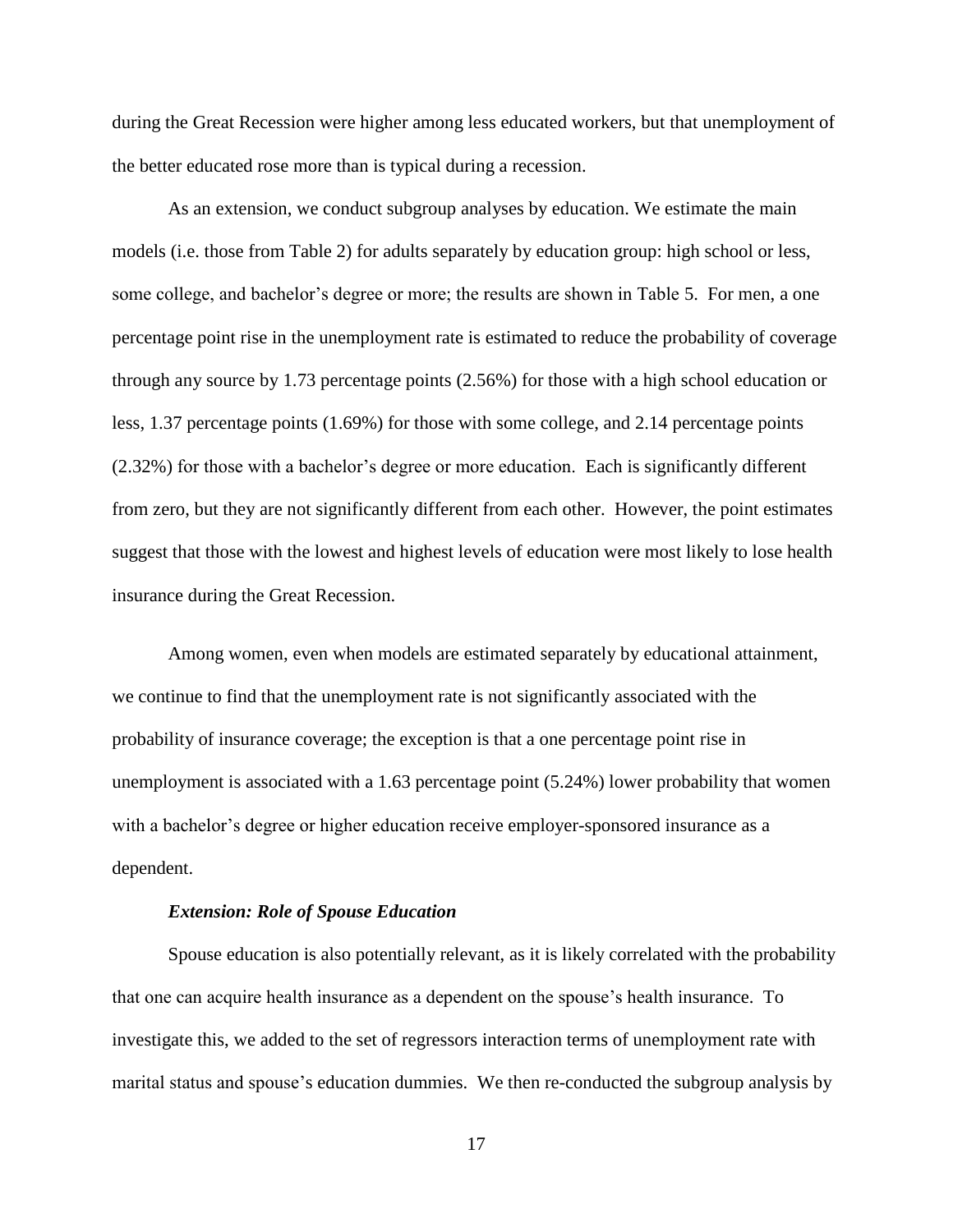education to see if the effects of the macroeconomy differ depending on marital status and spouses' education.

In results available upon request, we find that, for men with a high school degree or less, the impact of the unemployment rate on the probability of health insurance coverage is negative for those who are single or are married to a low-educated woman, but indistinguishable from zero for those married to a college-educated woman. Moreover, among men with a high school degree or less, the probability of having dependent coverage increases during periods of high unemployment rate, but only if their wife has some college or a college degree.

Men with a college degree do not exhibit the "protective" effect of a wife's college degree on probability of health insurance coverage that is found among men with a high school education.

### *Extension: Subgroup Analyses by Race*

In other subgroup analyses, we estimate models separately by race (Table 6). The impact of unemployment rate on the probability of coverage is not significantly different for whites compared to African-Americans and Hispanics, but the pattern of point estimates suggests that the unemployment rate has a larger impact on health insurance coverage for whites. A one percentage point increase in the unemployment rate is associated with a 1.54 percentage point (1.84%) lower probability that an adult white male has coverage from any source, and a 0.95 percentage point (1.51%) reduction in the probability that an adult African-American or Hispanic male has coverage through any source. Among children, results indicate that whites gain health insurance during periods of high unemployment. Although the correlation is not statistically significant for African-American and Hispanic children, it is also not significantly different from the point estimate for white children (1.24 versus 1.38 percentage points).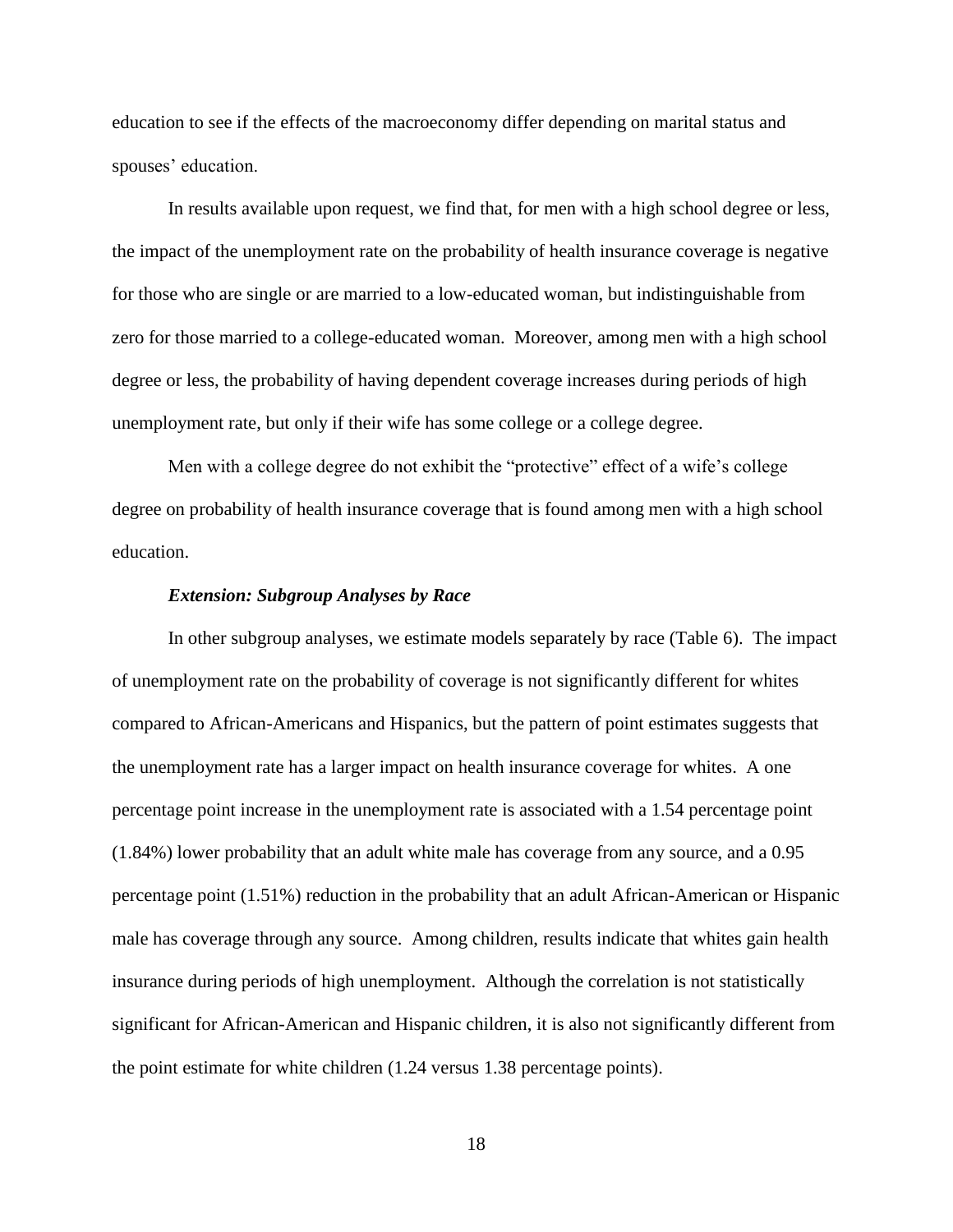## *Extension: Subgroup Analyses by Age*

Results for the average worker may obscure interesting differences across age groups. For example, younger workers may be hit harder if the last hired is the first fired, and older workers may have a harder time finding new employment after being laid off. We present results of models estimated separately by age group in Table 7. Among men, a one percentage point increase in the unemployment rate is associated with a decrease in the probability of coverage of 1.34 percentage points (1.93%) for men aged 18-34, 1.56 percentage points (1.93%) for men aged 35-49, and 2.50 percentage points (2.87%) for men aged 50-64. Thus, the effect of the unemployment rate (in absolute terms) on the oldest group (50-64) is nearly double that on the youngest group (18-34). The magnitudes of the marginal effects for women also rise monotonically with age, but are in no case statistically significant.

#### *Extension: Comparison to Earlier Study*

 The most logical comparison for this work is earlier work using the SIPP (Cawley and Simon, 2005, or CS), which used a similar method to predict the loss of health insurance coverage during the previous (2001) recession. To facilitate that comparison, we estimate identical models to those in the previous paper. Appendix Tables  $A1 - A3$  (available as a supplemental file on the journal website) compare the estimates from the previous paper, which used SIPP data for 1990-2000 to predict the impact of the 2001 recession, to ones based on SIPP data for 2004-2010 that indicate the impact of the 2007-09 recession. Appendix Table A1 (comparable to Table 1 in CS), which provides results for men, shows that a percentage point increase in the unemployment rate was associated with a greater increase in the probability of uninsurance in the more recent recession: 1.3 percentage points compared to 0.7 percentage points. For women (Appendix Table A2, comparable to Table 2 in CS), the decrease in the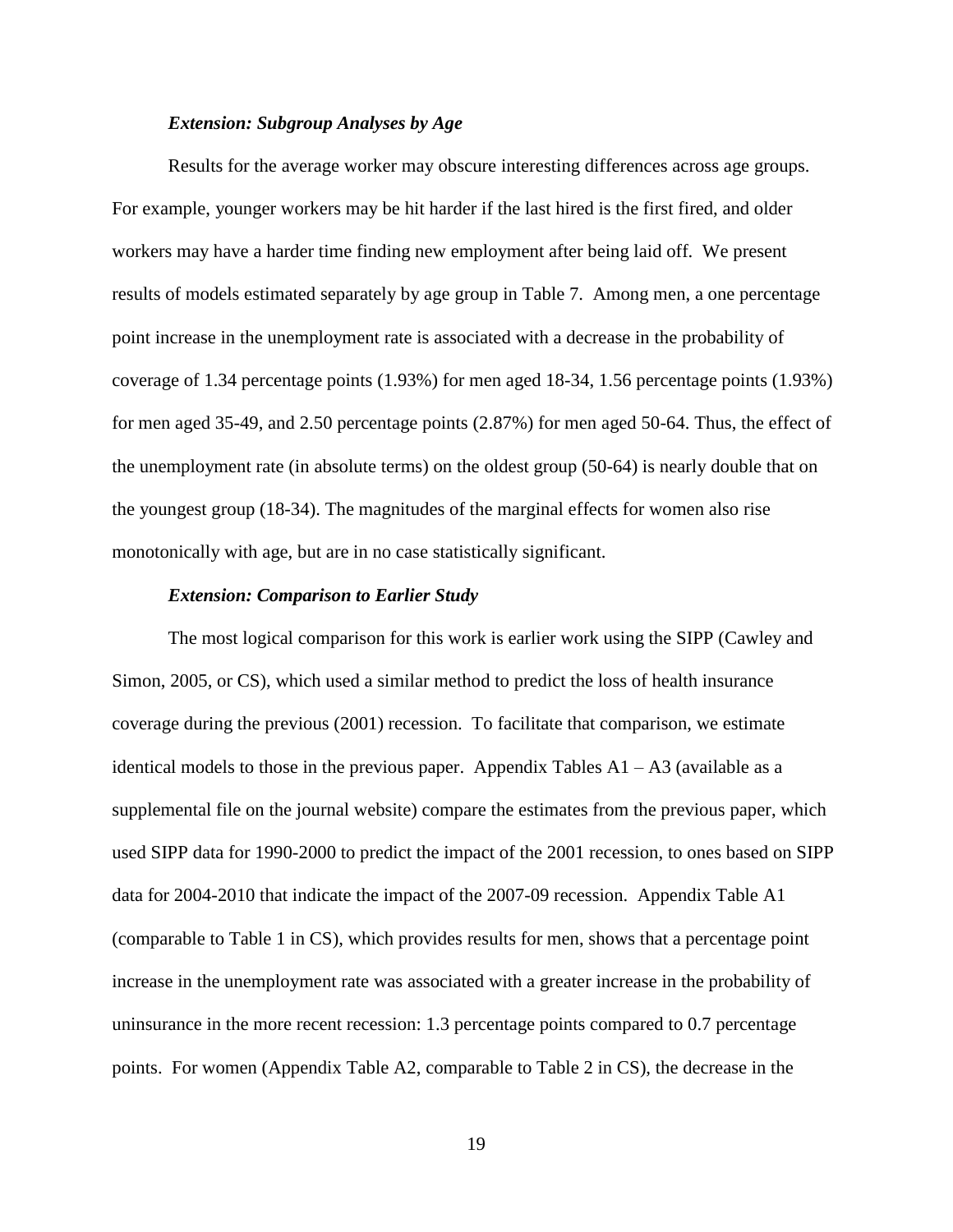probability of employer coverage in one's own name that is associated with a one percentage point increase in the unemployment rate fell from 0.07 percentage points in the earlier data to a non-significant 0.01 percentage points. For children (Appendix Table A3, comparable to Table 3 in CS) the increase in the probability of Medicaid coverage associated with a one percentage point increase in the unemployment rate remained roughly constant: 1.04 percentage points in the earlier sample and 1.01 percentage points in the current sample.

Overall, the comparison of the current recession to previous data suggests that the health insurance coverage of men is now more vulnerable to changes in the unemployment rate. The increase in the probability of being uninsured associated with a one percentage point increase in the unemployment rate is almost twice as high in the Great Recession (1.3) than in the previous data (0.7); however, we caution that this difference is not statistically significant and that this result is only suggestive. Such a difference could be the result of differences in the characteristics of recessions; e.g. the 2007-09 recession hit male-dominated sectors such as finance, banking, construction, and manufacturing particularly hard, leading it to be nicknamed the "man-cession" (Elsby et al., 2010).<sup>7</sup>

A comparison of the results for women yields little evidence that the unemployment rate has a different impact in this recession compared to prior periods. For example, the difference in marginal effects of unemployment rate on the probability of coverage through a woman's own employer is not statistically significant and also is not economically meaningful in terms of the difference in its magnitude.

#### *Robustness Check: Employment Rate Instead of Unemployment Rate*

 $^7$  Elsby et al. (2010) note that in general recessions tend to lead to greater increases in unemployment for men than women, in part because the industries in which male workers are concentrated (e.g. construction, manufacturing) are particularly pro-cyclical.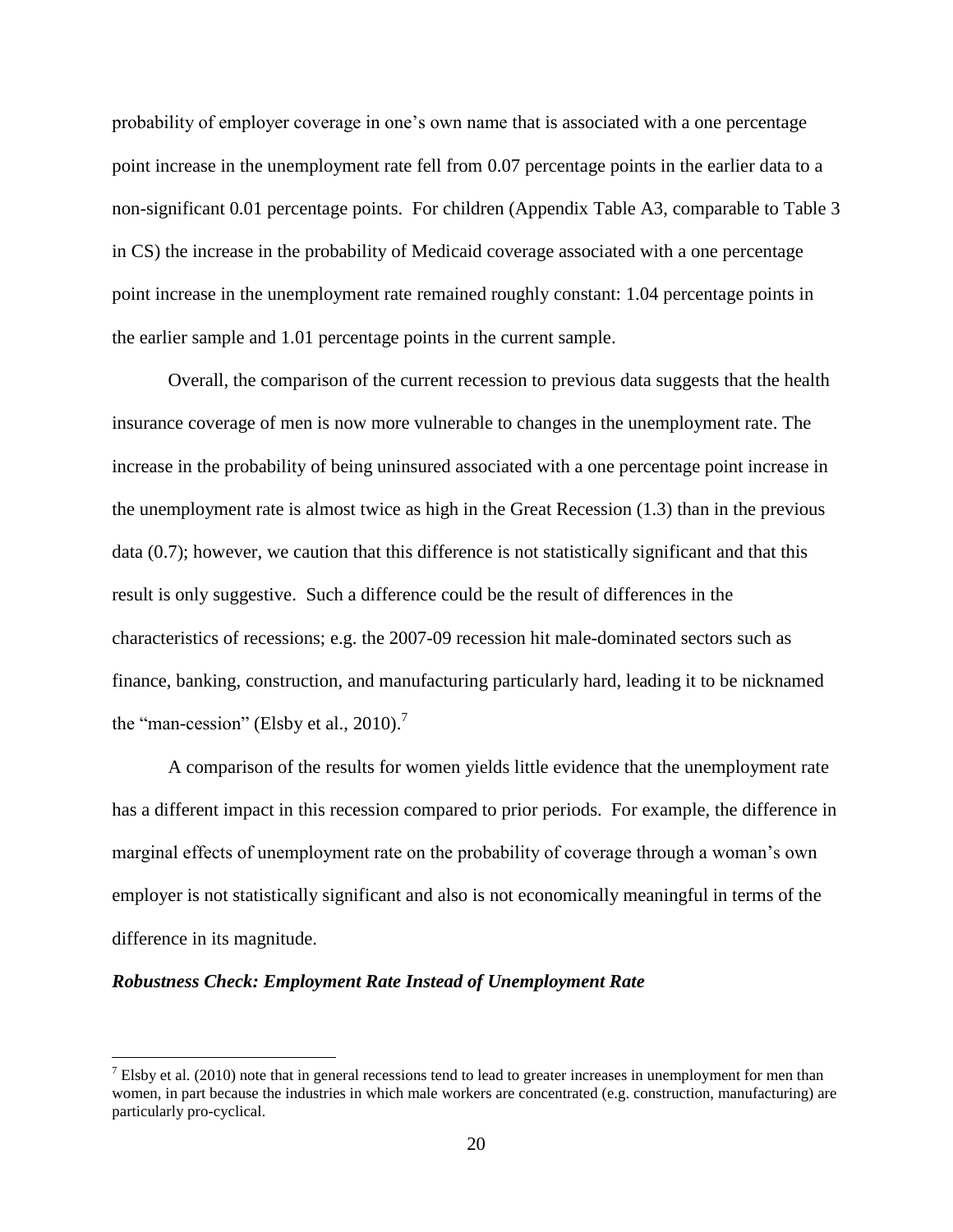The state unemployment rate is the primary measure used in the large literature on the macroeconomy and health (see e.g. Ruhm, 2006) and thus is the logical measure to use in this context. However, one might be concerned that some of the variation in unemployment rate is due to job-seekers becoming discouraged and ceasing to look for work, leading to their removal from the denominator. Interestingly, Farber (2011) finds no evidence that job losers are more likely to become discouraged workers during recessions, including the Great Recession. Nevertheless, to investigate the sensitivity of our results, we re-estimate our models using the employment rate rather than the unemployment rate; the results are provided in Appendix Table 4. We find that a one percentage point increase in the employment rate is associated with an increase in the probability of health insurance coverage through any source of 0.09 percentage points for men and 0.21 percentage points for women. Overall, while the major conclusions remain the same (the probability of health insurance coverage is correlated with the macroeconomy), the specific results are somewhat sensitive to which measure of the macroeconomy is used.

#### *Robustness Check: Additional Controls for State Characteristics*

In a previous study (Cawley and Simon, 2005) we controlled for three other measures of state-level heterogeneity: the percent of the workforce that is unionized in that state, the Medicare hospital wage index, and the generosity of public health insurance programs. None were found to affect the results, and so were excluded from the models in this paper because they are not integral to an analysis of the recession itself and could even be mechanisms that are affected by a worsening economic climate. As a robustness check, however, we included the three variables in the set of regressors; in results that are available upon request, we find that this does not change our results in any meaningful way, with the exception that the effect of the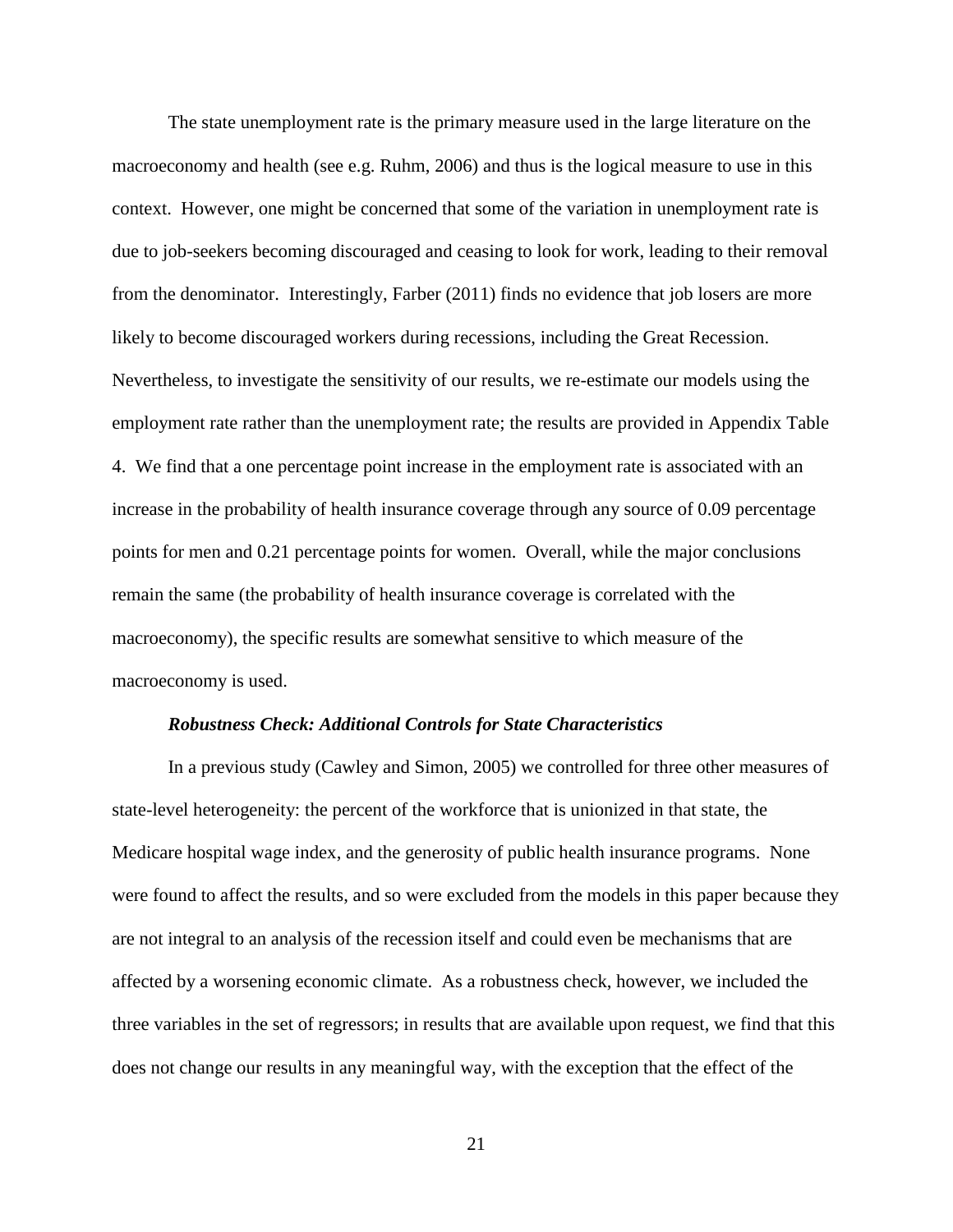unemployment rate on government provided insurance among children becomes statistically insignificant.

## **Discussion**

The Great Recession of 2007-09 is the longest and deepest macroeconomic downturn in the United States since 1933. This paper documents the impact of higher unemployment rates on one important outcome: health insurance coverage.

We find substantial heterogeneity in this relationship across gender, education, race, and age, as well as source of insurance. For men, a one percentage point rise in the unemployment rate is associated with a 1.67 (2.12%) percentage point reduction in coverage through any source. Point estimates suggest that this impact for men is greatest among whites (relative to African-Americans and Hispanics) and older (50-64) individuals, but differences among subgroups are in most cases not statistically significant.

We also find that men's probability of coverage through individually-purchased plans declines with the unemployment rate. Thus, the decreased demand due to lower income may outweigh the increased demand for individual plans among those losing jobs; this could in part be due to temporary COBRA subsidies that kept newly-separated workers on their previous employer-provided plans (Moriya and Simon, 2013). Our findings concerning individuallypurchased plans are timely because the PPACA seeks to expand this source of coverage; men may need subsidies to continue purchasing individual plans during periods of high unemployment.

In contrast to the findings for men, among women the unemployment rate is in almost no case significantly correlated with the probability of coverage, and the point estimates of the marginal effects are much smaller than those for men. For children, a one percentage point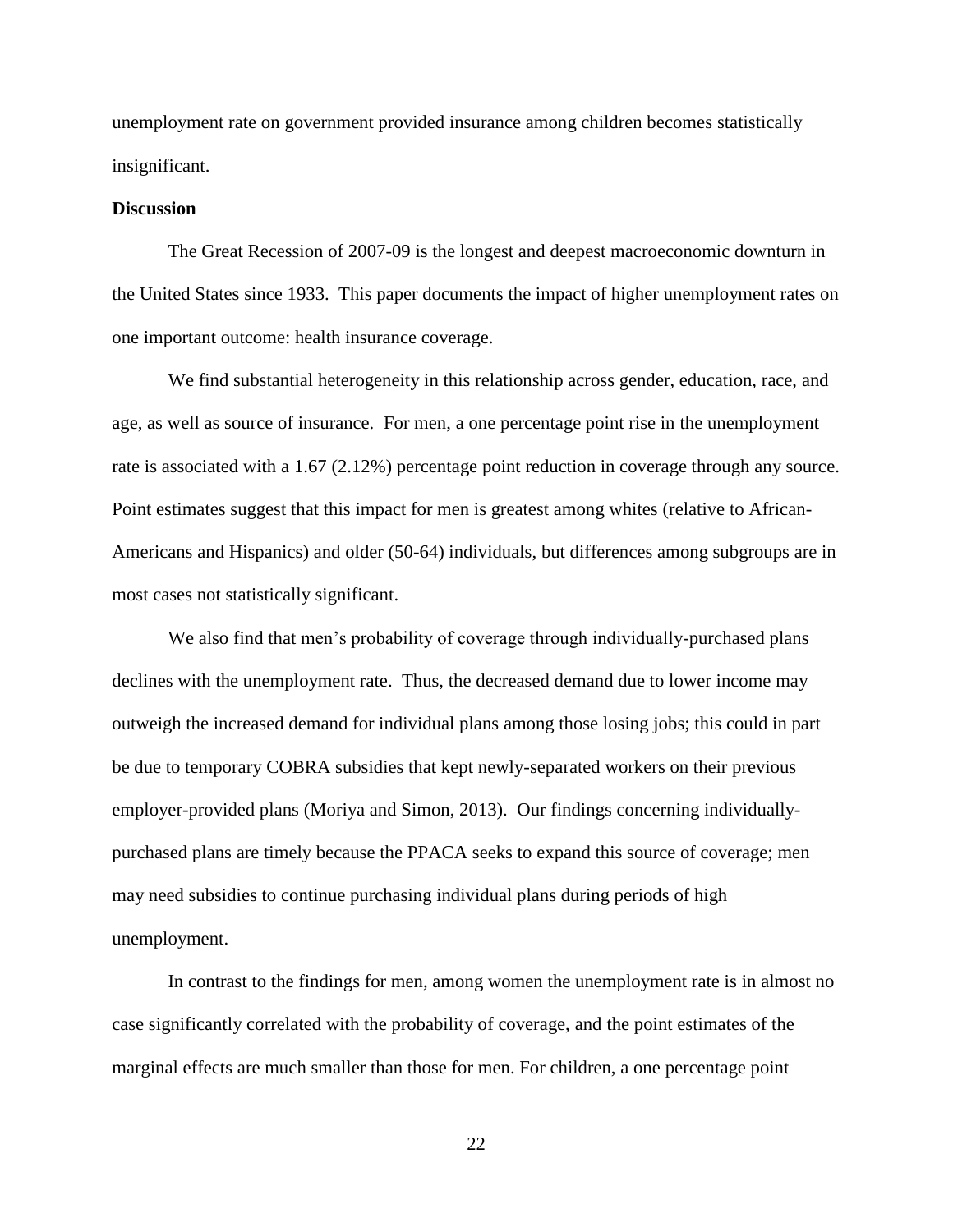higher unemployment rate is associated with a 1.52 percentage point (5.51%) *higher* probability of public health insurance coverage, with the result that there is no statistically significant effect on the probability of health insurance coverage through any source. These findings confirm that government health insurance programs work counter-cyclically to protect children from losing health insurance during macroeconomic downturns.

As hypothesized, the loss of employment is an important pathway through which a higher unemployment rate leads to a lower probability of health insurance coverage for men. However, even controlling for employment status, men still face a 1.18 percentage point lower probability of coverage when the unemployment rate rises by 1 percentage point. This may be due to employers dropping coverage, employers cutting hours such that some men no longer qualify for health insurance, employers raising workers' share of the overall premium so more male workers decline coverage, or lower incomes that result in fewer purchases of individual coverage.

We investigate the reasons for a lack of coverage, and find that when the unemployment rate is high, the uninsured are more likely to report that their uninsurance is due to the high cost of coverage, which is consistent with employers shifting more of the premium to workers and lower family incomes being important mechanisms for the relationship between the unemployment rate and the probability of coverage. Interestingly, during periods of high unemployment, men are *less* likely to attribute uninsurance to employers not offering coverage.

This paper's estimates of the correlation between health insurance coverage and unemployment rate during 2004-2010 can be used to estimate the number of Americans who lost health insurance during the Great Recession, which lasted from December 2007 until June 2009. During that period, the national unemployment rate rose from 5.0% to 9.5% (U.S. Department of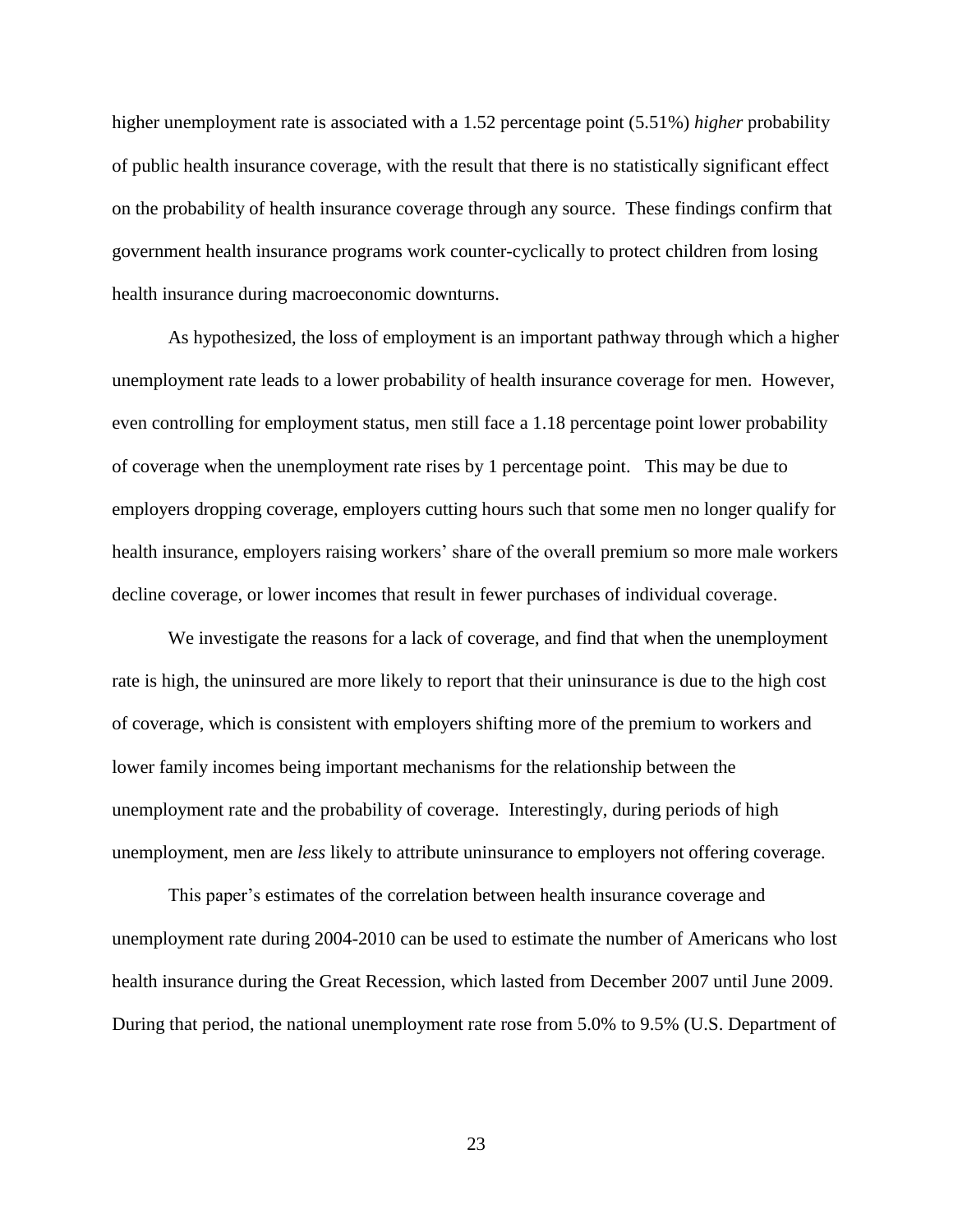Labor,  $2011$ ).<sup>8</sup> Based on this change, our regression results, and Census estimates of the U.S. population of men aged 18–64, and women aged 18–64 in the year 2008 (U.S. Census Bureau, 2011), we estimate that roughly 9.3 million adult Americans lost health insurance during the Great Recession. This is the difference in the number of adult Americans who had health insurance coverage at the macroeconomic peak in December 2007 compared to the trough in June 2009; the number who ever lost health insurance during the Great Recession is undoubtedly higher due to the fact that there is churning in the ranks of the uninsured (Swartz, 1994). This macroeconomic impact fell much more heavily on men; the 9.3 million total includes 7.1 million men and 2.2 million women. Thus, the Great Recession lived up to its name; for comparison, during the 2001 recession, 984,000 adult Americans lost health insurance (Cawley and Simon, 2005). The difference in estimates is driven by both a much greater increase in unemployment rate (a 4.5 percentage point increase during the Great Recession compared to a 1.3 percentage point increase during the 2001 recession), and a larger effect on men of each percentage point rise in unemployment. In contrast to adults, our point estimates imply that 4.2 million children under the age of 18 *gained* health insurance during the Great Recession. Combining adults and children, we estimate that on net 5.1 million Americans lost health insurance coverage.

We caution that the 95% confidence intervals around our aggregate estimates are very large; for men it ranges between 11.9 million and 2.4 million losing health insurance, for women it ranges between 5.2 million losing coverage and 0.9 million gaining it, and for children it ranges between 73,000 and 8.4 million gaining coverage. The bootstrapped 95% confidence interval for the effect on adults is between 16.2 million and 2.5 million losing coverage, and the

 $8$  The national unemployment rate continued to rise after what the NBER classifies as the end of the 2009 recession (peaking at 10.1% in October 2009), but we consider the trough of the economy to be that determined by the NBER.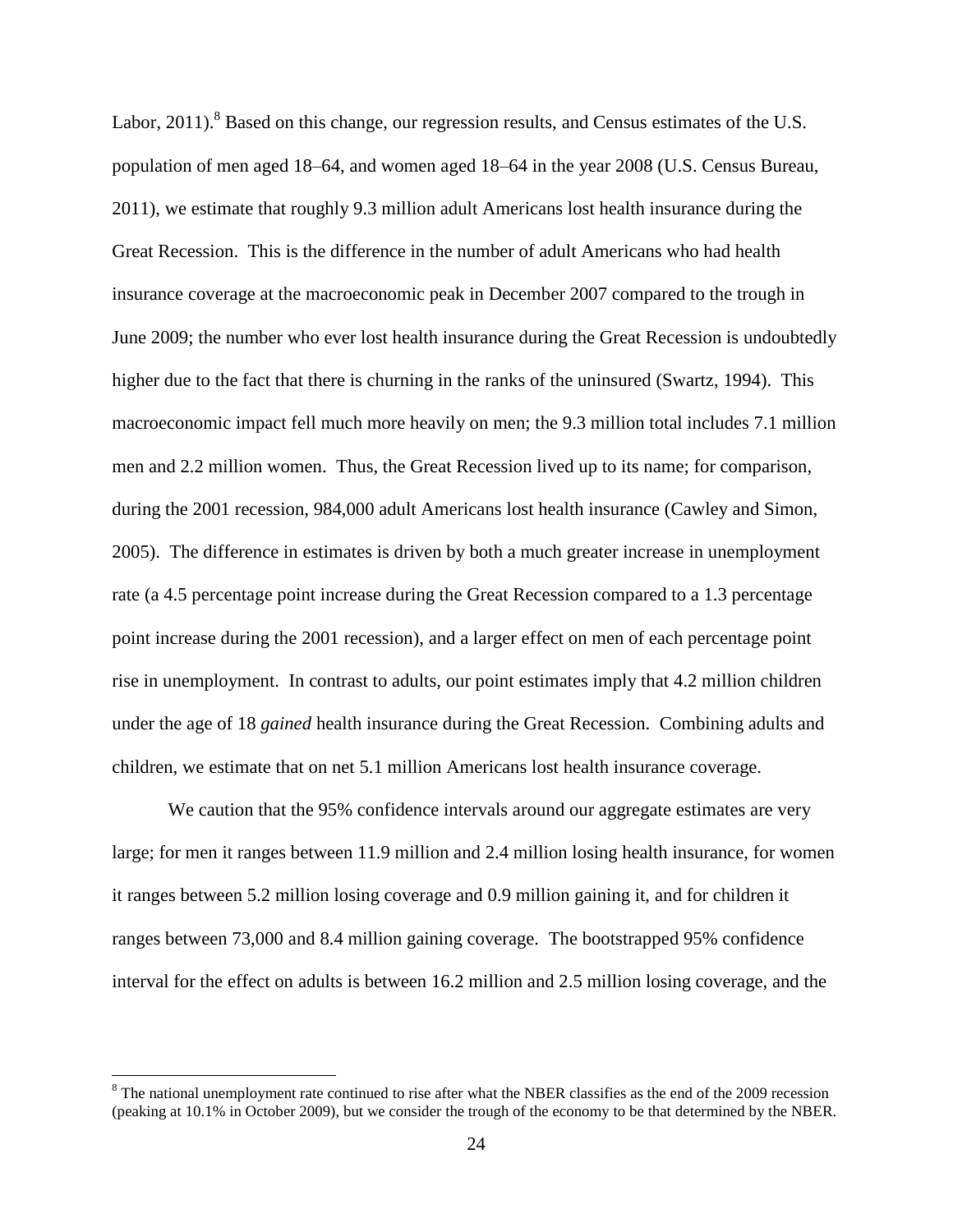corresponding confidence interval when including adults and children is between 13.7 million losing coverage to 3.5 million gaining coverage.

Our estimate that 9.3 million adult Americans lost health insurance during the Great Recession is similar to the calculation reported by the Commonwealth Fund (based on Commonwealth Biennial Health Insurance Surveys) that, between 2008 and 2010, 9 million adults lost health insurance following the loss of a job (Collins et al., 2011); however, our estimate also includes those who lost coverage without changing employment status. Our estimate is also higher than that of Gilmer and Kronick (2009), who estimate, using a model that does not consider unemployment rate, that 6.9 million Americans lost health insurance during the Great Recession.

In the future, the reforms passed by the U.S. Congress in the 2010 PPACA will likely moderate the impact of the unemployment rate on the probability of insurance coverage. The PPACA offers incentives for employers to offer, and individuals to take up, coverage; provides subsidies for coverage of low-income families through public and private policies; and changes the regulation of health insurance prices in the individual market. Many features of the law are expected to cushion the impact of future recessions on health insurance coverage, particularly for adults. For example, the availability of exchanges for individual insurance together with limits on raising premia with age could reduce the impact of recession on the health insurance status of older workers. As the various components of the PPACA are implemented, it will become possible for researchers to more accurately estimate how reforming the current system of health insurance in the US will affect the association of the unemployment rate with the probability of uninsurance and the functioning of the social safety net.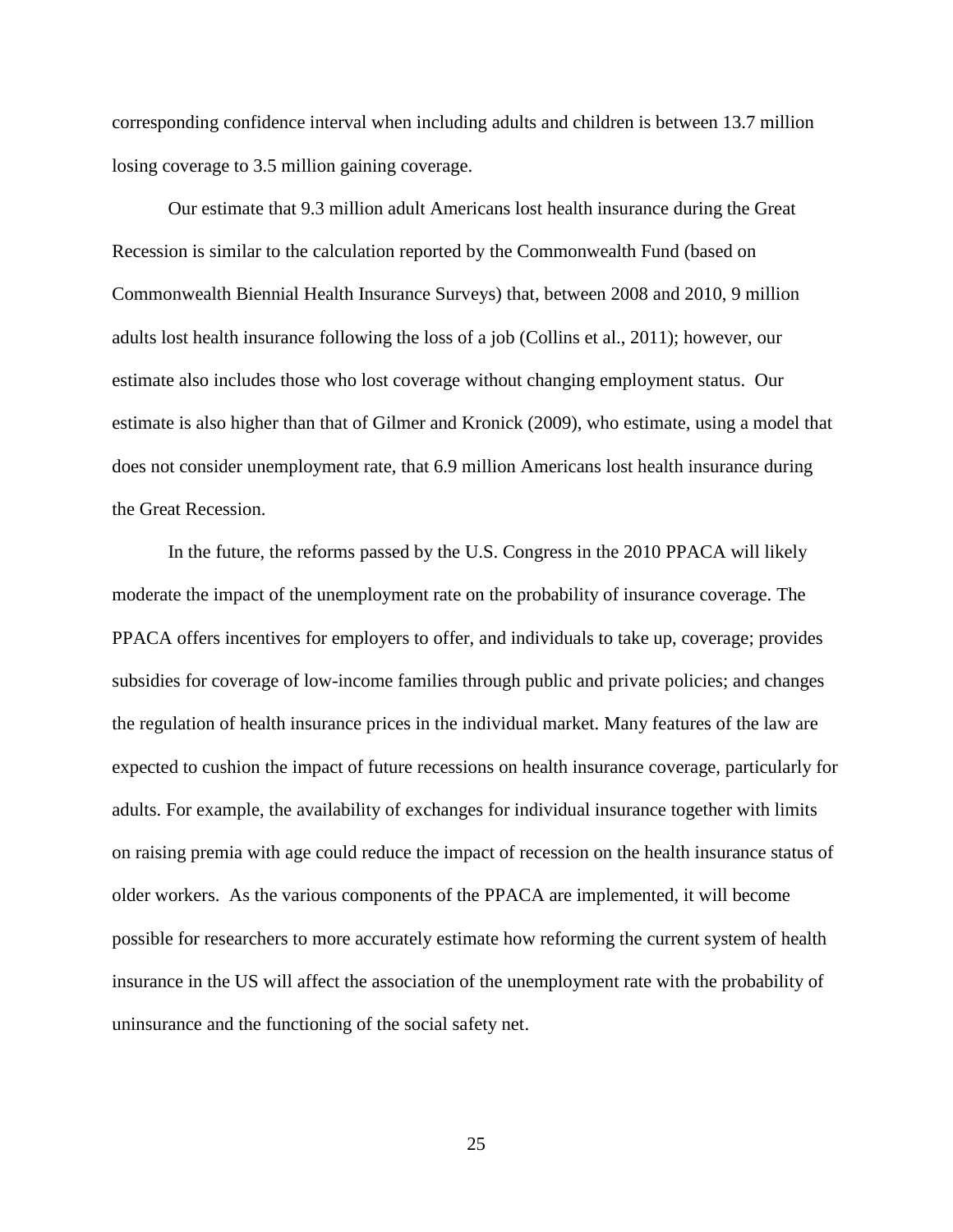## **Works Cited**

- Bertrand, M., E. Duflo, and S. Mullainathan. 2004. "How much should we trust differences-indifferences estimates?" *Quarterly Journal of Economics* 119(1): 249–276.
- Card, David, Carlos Dobkin and Nicole Maestas. 2009. "Does Medicare Save Lives?" *Quarterly Journal of Economics*, 124(2): 597-636.
- Cawley, John and Kosali I. Simon. 2005. "Health Insurance Coverage and the Macroeconomy." *Journal of Health Economics*, 24: 299-315.
- Charles, Kerwin and Philip DeCicca. 2008. "Local labour market fluctuations and health: Is there a connection and for whom?" *Journal of Health Economics*, 27(6): 1332-1350.
- Chernew, Michael E., Richard A. Hirth and David M. Cutler. 2009. "Increased Spending on Health Care: Long-Term Implications for the Nation." *Health Affairs*, 28(5): 1253-1255.
- Chollet, Deborah and Su Liu. 2006. Price and Income Elasticity of the Demand for Health Insurance and Health Care Services: A Critical Review of the Literature. Available at <http://www.mathematica-mpr.com/publications/pdfs/priceincome.pdf>
- Collins, Sara R., Michelle M. Doty, Ruth Robertson, and Tracy Garber. 2011. "Help on the Horizon: How the Recession Has Left Millions of Workers Without Health Insurance, and How Health Reform Will Bring Relief; Findings from The Commonwealth Fund Biennial Health Insurance Survey of 2010."
- DeNavas-Walt, Carmen, Bernadette D. Proctor, and Jessica C. Smith. 2012. U.S. Census Bureau, *Current Population Reports*, P60-243, Income, Poverty, and Health Insurance Coverage in the United States: U.S. Government Printing Office, Washington, DC.
- Doyle, Joseph J. 2005. "Health Insurance, Treatment, and Outcomes: Using Auto Accidents as Health Shocks." *Review of Economics and Statistics*, 87(2): 256-270.
- Efron, Bradley, and Tibshirani, Robert J., 1993. *An Introduction to the Bootstrap*. Chapman & Hall, New York.
- Elsby, Michael, Bart Hobjin, and Aysegul Sahin. 2010. "The Labor Market in the Great Recession," *Brookings Papers on Economic Activity*, 41(1): 1-69.
- Farber, Henry S. 2011. "Job Loss in the Great Recession: Historical Perspective from the Displaced Workers Survey, 1984-2010." National Bureau of Economic Research Working Paper #17040.
- Federal Reserve Bank of Minneapolis. 2011. "The Recession and Recovery in Perspective." World wide web content.

[http://www.minneapolisfed.org/publications\\_papers/studies/recession\\_perspective/index.](http://www.minneapolisfed.org/publications_papers/studies/recession_perspective/index.cfm) [cfm](http://www.minneapolisfed.org/publications_papers/studies/recession_perspective/index.cfm) Accessed October 20, 2011.

- Ferreira, Fernando, Joseph Gyourko and Joseph Tracy. 2012. "Housing Busts and Household Mobility: An Update." *Economic Policy Review*, 18 (3): 1-15.
- Finkelstein, Amy, Sarah Taubman, Bill Wright, Mira Bernstein, Jonathan Gruber, Joseph P. Newhouse, Heidi Allen, Katherine Baicker, The Oregon Health Study Group. 2012. "The Oregon Health Insurance Experiment: Evidence from the First Year." *The Quarterly Journal of Economics*, 127 (3): 1057-1106.
- Freeman, Joseph D., Srikanth Kadiyala, Janice F. Bell, and Diane P. Martin. 2008. "The Causal Effect of Health Insurance on Utilization and Outcomes in Adults: A Systematic Review of US Studies." *Medical Care*, 46(10): 1023-1032.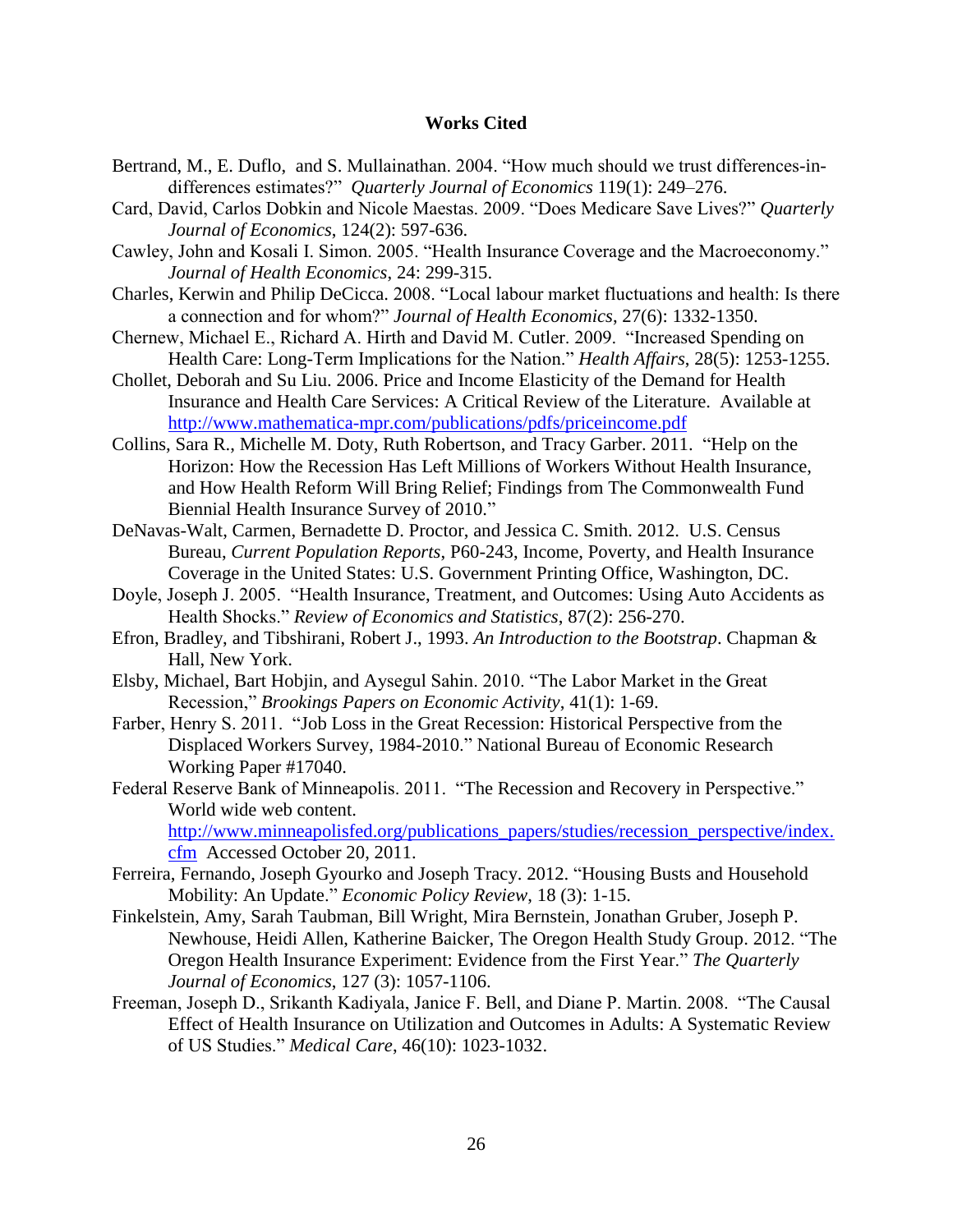- Fronstin, Paul. 2011. Sources of Health Insurance and Characteristics of the Uninsured: Analysis of the March 2011 Current Population Survey" *EBRI Issue Brief* #362, available at [http://www.ebri.org/pdf/briefspdf/EBRI\\_IB\\_09-2011\\_No362\\_Uninsured1.pdf](http://www.ebri.org/pdf/briefspdf/EBRI_IB_09-2011_No362_Uninsured1.pdf)
- Gilmer, Todd P., and Richard G. Kronick. 2009. "Hard Times And Health Insurance: How Many Americans Will Be Uninsured By 2010?" *Health Affairs*, 28(4): w573-w577.
- Gross, Tal, and Matthew J. Notowidigdo. 2011. "Health insurance and the consumer bankruptcy decision: Evidence from expansions of Medicaid." *Journal of Public Economics*, 95(7-8): 767-778.
- Holahan, John and A. Bowen Garrett. 2009. "Rising Unemployment, Medicaid and the Uninsured." Kaiser Family Foundation report. <http://www.kff.org/uninsured/upload/7850.pdf>
- Himmelstein, David U., Deborah Thorne, Elizabeth Warren, and Steffie Woolhandler. 2009. "Medical Bankruptcy in the United States, 2007: Results of a National Study." *American Journal of Medicine*, 122(8): 741-746.
- Hurd, Michael D. and Susann Rohwedder. 2010. "Effects of the Financial Crisis and Great Recession on American Households." National Bureau of Economic Research Working Paper #16407.
- Lambrew, JeanneM. 2001. *How the Slowing U.S. Economy Threatens Employer-Based Health Insurance*. The Commonwealth Fund, New York, November.
- Marquis, M.Susan, Long, Stephen H. 2001. "Employer health insurance and local labor market conditions." *International Journal of Health Care Finance and Economics* 1(3): 273– 292.
- McWilliams, J. Michael. 2009. "Health Consequences of Uninsurance among Adults in the United States: Recent Evidence and Implications." *Milbank Quarterly*, 87(2): 443-494.
- Moriya, Asako and Kosali Simon. 2013. "Impact of Premium Subsidies on the Take-up of Health Insurance: Evidence from the 2009 American Recovery and Reinvestment Act (ARRA)." Working paper.
- Morrisey, Michael A., and John Cawley. 2008. "Health Economists' Views of Health Policy." *Journal of Health Politics, Policy, and Law*, 33(4): 707-724.
- Moulton, BrentR., 1990. "An illustration of a pitfall in estimating the effects of aggregate variables in micro units." *Review of Economics and Statistics* 72(2): 334–338.
- NBER Business Cycle Dating Committee. 2011. "US Business Cycle Expansions and Contractions." World wide web content. <http://www.nber.org/cycles.html> Accessed October 20, 2011.
- Ruhm, Christopher J. 2000. "Are recessions good for your health?" *Quarterly Journal of Economics* 115(2):617–650.
- Ruhm, Christopher J. 2003. "Good times make you sick." *Journal of Health Economics* 24(4): 637–658.
- Ruhm, Christopher J. 2006. "Macroeconomic Conditions, Health and Mortality." In: Jones, Andrew M. (ed.) Elgar Companion to Health Economics. Cheltenham, UK: Edward Elgar Publishing.
- Swartz, Katherine. 1994. "Dynamics of People Without Health Insurance: Don't Let the Numbers Fool You," *Journal of the American Medical Association*, Vol. 271, No. 1 (Jan. 5, 1994), pp. 64-66.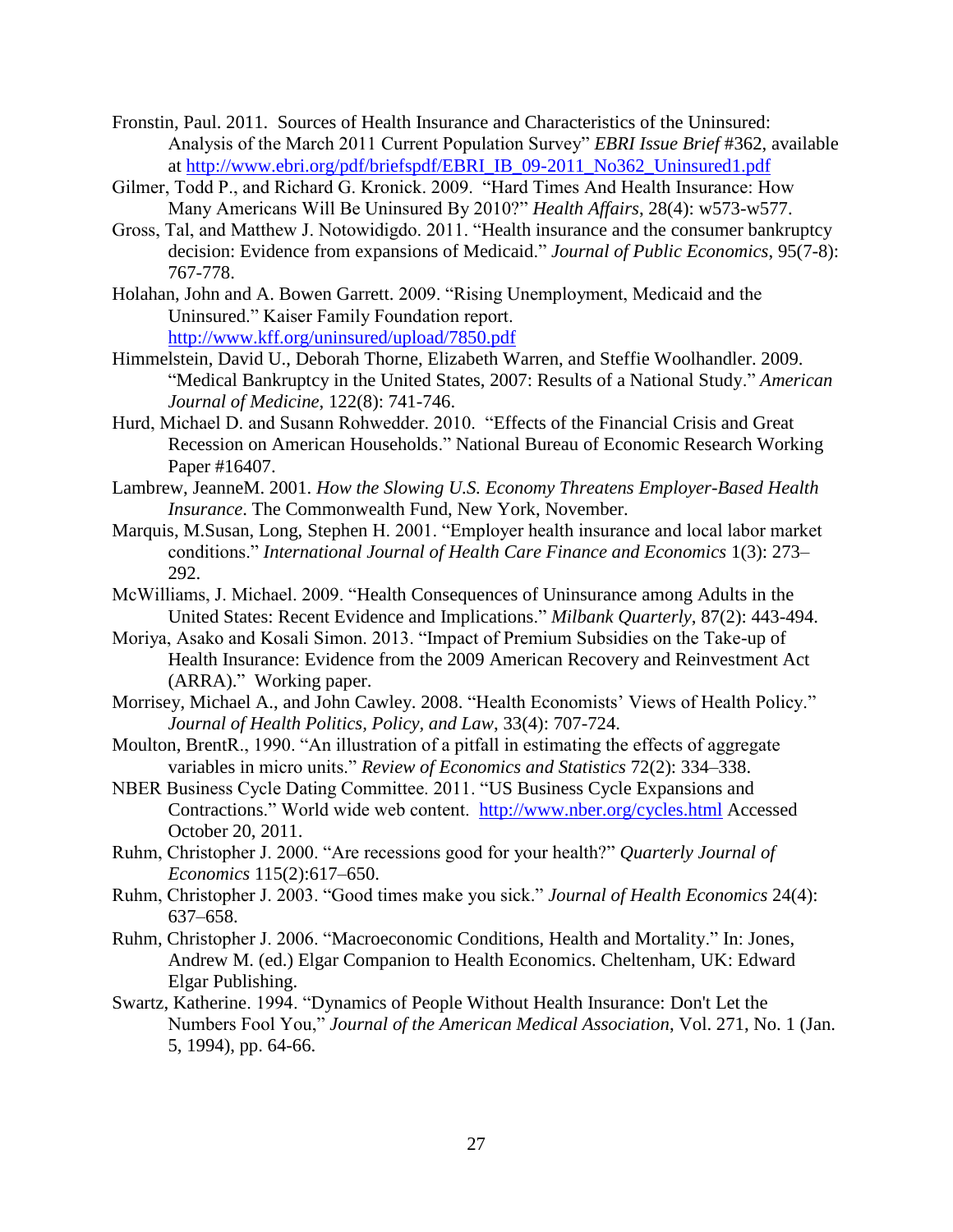- U.S. Census Bureau. 2011. "National Intercensal Estimates (2000-2010). World wide web content. <http://www.census.gov/popest/intercensal/national/nat2010.html>Accessed Oct 21, 2011.
- U.S. Department of Labor, Bureau of Labor Statistics. 2011. "Labor Force Statistics from the Current Population Survey." World wide web content. <http://data.bls.gov/timeseries/LNS14000000>Accessed October 21, 2011.
- Vistnes, Jessica, Alice Zawacki, Kosali Simon, and Amy Taylor. 2012. "Declines in Employer Sponsored Coverage Between 2000 and 2008: Offers, Take-Up, Premium Contributions and Dependent Options." *Health Services Research*, 47 (3 pt1): 919-938.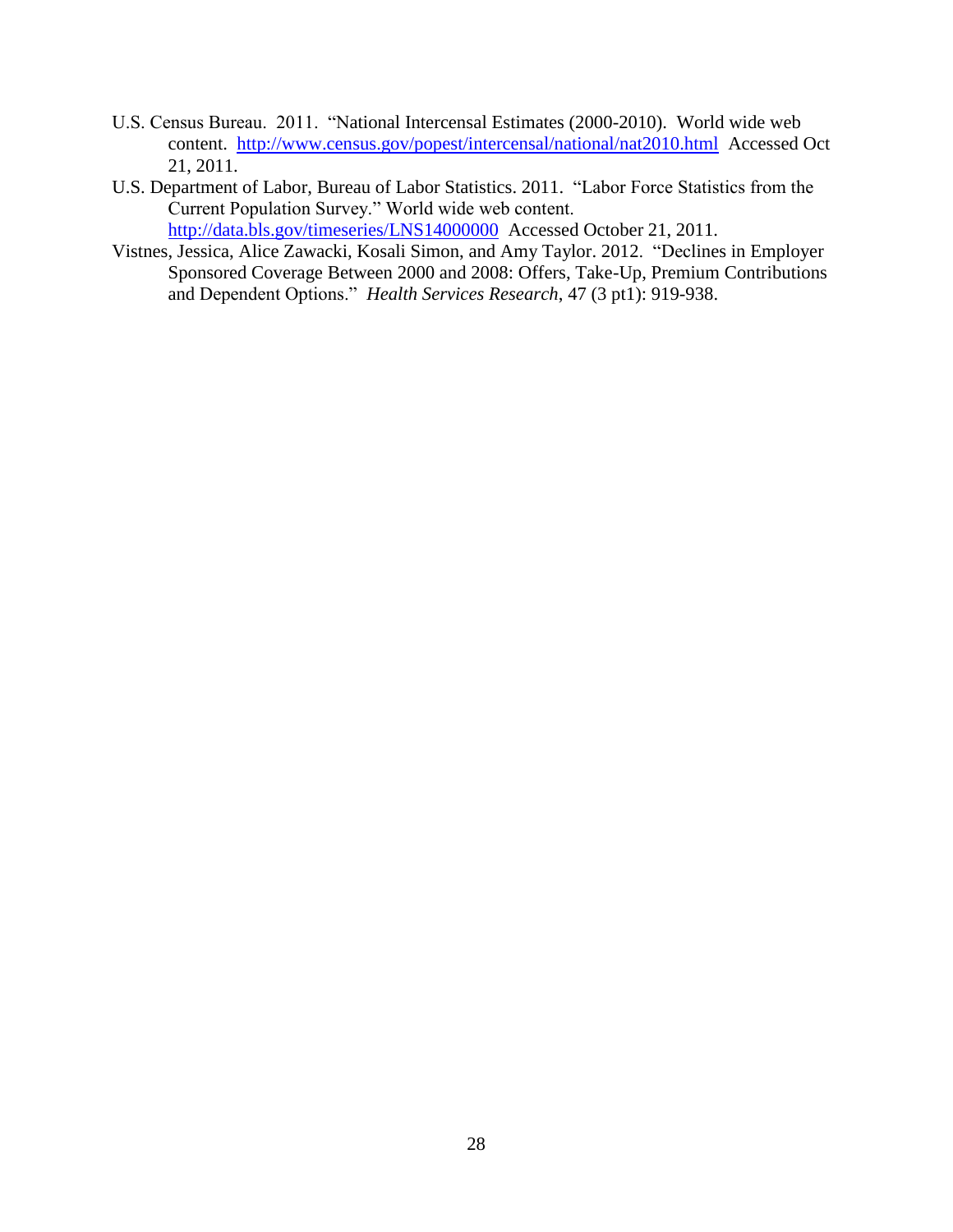# **Table 1. Means of Key Variables**

|                                                        | Men     | Women   | Children |
|--------------------------------------------------------|---------|---------|----------|
| <b>Health Insurance Status</b>                         |         |         |          |
| Indicator: covered by any HI                           | 0.786   | 0.830   | 0.855    |
| Indicator: covered by own employer HI                  | 0.507   | 0.368   |          |
| Indicator: covered by employer HI as a dependent       | 0.145   | 0.273   | 0.512    |
| Indicator: covered by individually purchased insurance | 0.056   | 0.060   | 0.038    |
| Indicator: covered by government HI                    | 0.069   | 0.118   | 0.276    |
| Indicator: covered by other insurance                  | 0.009   | 0.011   | 0.028    |
| <b>Employment Status</b>                               |         |         |          |
| Indicator: employed                                    | 0.794   | 0.681   |          |
| Indicator: unemployed                                  | 0.045   | 0.038   |          |
| Indicator: not in a labor force                        | 0.161   | 0.281   |          |
| <b>Measures of Macroeconomy</b>                        |         |         |          |
| State monthly unemployment rate                        | 6.57    | 6.56    | 6.50     |
| State annual GSP                                       | 42.1    | 42.1    | 42.1     |
| Number of observations                                 | 467,285 | 510,334 | 416,648  |

Notes: Data: pooled 2004-2010 waves of the SIPP. The sample consists of: column 1: all men between the ages of 18 and 64; column 2: all women between the ages of 18 and 64; column 3: all children under the age of 18. We use the data for period from January 2004 to November 2010 except for January 2008 to July 2008, which are not covered by either 2004 or 2008 panel the SIPP.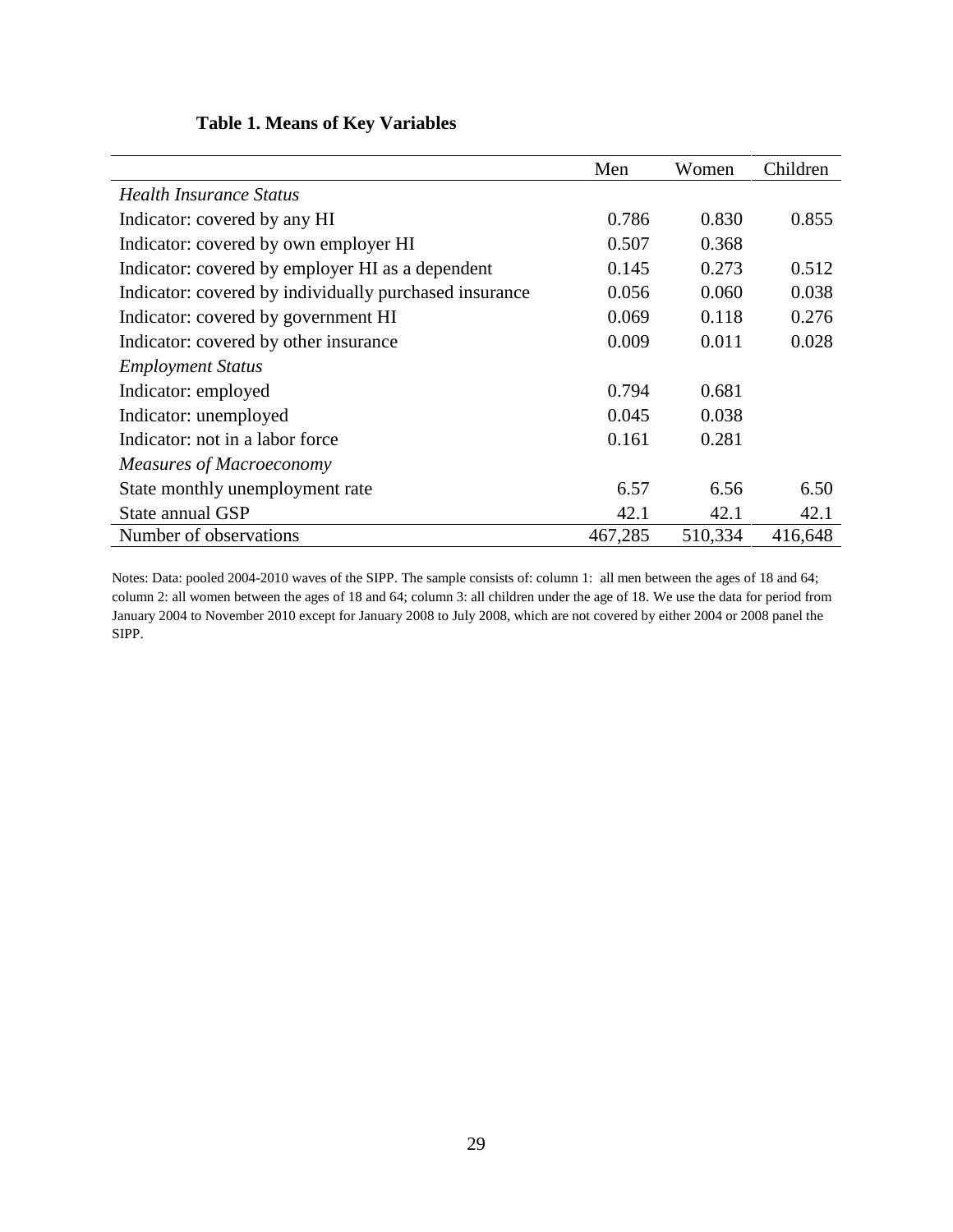|                            | Any source         | Employer own<br>coverage | Employer<br>dependent<br>coverage | Individually<br>purchased<br>coverage | Government<br>provided | Other coverage    |
|----------------------------|--------------------|--------------------------|-----------------------------------|---------------------------------------|------------------------|-------------------|
| <b>ALL</b>                 | $(N=1,394,267)$    | $(N=977,619)$            | $(N=1, 394, 267)$                 | $(N=1, 394, 267)$                     | $(N=1, 394, 267)$      | $(N=1, 394, 267)$ |
| unemployment rate          | $-0.0124$          | $-0.0254$                | $-0.0039$                         | $-0.0253$                             | 0.0280                 | 0.0034            |
|                            | (0.015)            | (0.016)                  | (0.018)                           | (0.020)                               | (0.022)                | (0.029)           |
|                            | $[-0.0030]$        | $[-0.0036]$              | $[-0.0009]$                       | $[-0.0041]$                           | [0.0069]               | [0.0008]          |
|                            | (0.004)            | (0.002)                  | (0.004)                           | (0.004)                               | (0.006)                | (0.007)           |
| mean of dependent variable | 0.823              | 0.435                    | 0.301                             | 0.052                                 | 0.149                  | 0.015             |
| <b>MEN</b>                 | $(N=467,285)$      | $(N=467,285)$            | $(N=467,285)$                     | $(N=467,285)$                         | $(N=467,285)$          | $(N=467,285)$     |
| unemployment rate          | $***$<br>$-0.0707$ | ***<br>$-0.0431$         | 0.0180                            | $-0.0623$<br>$***$                    | 0.0026                 | $-0.0786$         |
|                            | (0.023)            | (0.015)                  | (0.029)                           | (0.027)                               | (0.038)                | (0.055)           |
|                            | $[-0.0167]$        | $[-0.0100]$              | [0.0045]                          | $[-0.0144]$                           | [0.0002]               | $[-0.0084]$       |
|                            | (0.006)            | (0.004)                  | (0.008)                           | (0.007)                               | (0.004)                | (0.011)           |
| mean of dependent variable | 0.786              | 0.507                    | 0.145                             | 0.056                                 | 0.069                  | 0.009             |
| <b>WOMEN</b>               | $(N=510, 334)$     | $(N=510,334)$            | $(N=510,334)$                     | $(N=510,334)$                         | $(N=510,334)$          | $(N=510,334)$     |
| unemployment rate          | $-0.0214$          | $-0.0037$                | $-0.0189$                         | $-0.0142$                             | $-0.0047$              | 0.0642            |
|                            | (0.017)            | (0.019)                  | (0.019)                           | (0.032)                               | (0.025)                | (0.062)           |
|                            | $[-0.0050]$        | $[-0.0007]$              | $[-0.0041]$                       | $[-0.0021]$                           | $[-0.0010]$            | [0.0160]          |
|                            | (0.004)            | (0.004)                  | (0.004)                           | (0.003)                               | (0.006)                | (0.011)           |
| mean of dependent variable | 0.830              | 0.368                    | 0.273                             | 0.060                                 | 0.118                  | 0.011             |
| <b>CHILDREN</b>            | $(N=416,648)$      |                          | $(N=416,648)$                     | $(N=416,648)$                         | $(N=416,648)$          | $(N=416,648)$     |
| unemployment rate          | 0.0533             |                          | $-0.0026$                         | $-0.0002$                             | $***$<br>0.0609        | 0.0003            |
|                            | (0.033)            |                          | (0.034)                           | (0.044)                               | (0.028)                | (0.035)           |
|                            | [0.0126]           |                          | $[-0.0006]$                       | [0.0000]                              | [0.0152]               | [0.0001]          |
|                            | (0.006)            |                          | (0.008)                           | (0.006)                               | (0.006)                | (0.009)           |
| mean of dependent variable | 0.855              |                          | 0.512                             | 0.038                                 | 0.276                  | 0.028             |

**Table 2. Probability of Health Insurance Coverage, Logit Regression (controlling for person- and year-specific fixed effects)** 

Notes: (1) Cells of the table contain: coefficient, bootstrapped standard errors in parentheses, marginal effects italicized in brackets, and bootstrapped standard errors of marginal effects italicized in parentheses. (2) Superscripted notations next to the coefficients indicate the level of statistical significance from a two-tailed t-test. \*\*\* denotes the 1% level, \*\* denotes the 5% level and \* denotes the 10% level. (3) Bootstrapped standard errors are clustered at the state level. (4) Data: pooled 2004-2010 waves of the SIPP. The sample consists of: row 1: all non-elderly under the age of 65 (except columns 2 and 4: all non-elderly adults between the ages of 18 and 64 regardless of employment status); row 2; all men between the ages of 18 and 64 regardless of employment status; row 3: all women between the ages of 18 and 64 regardless of employment status, and ; row 4: all children under the age of 18. (5) Dependent variables—column 1: indicator variable that equals 1 if individual covered by health insurance from any source and 0 otherwise; column 2: indicator variable that equals 1 if individual is covered by employer health insurance in own name and 0 otherwise; column 3: indicator variable that equals 1 if individual is covered by employer health insurance as a dependent and 0 otherwise; column 4: indicator variable that equals 1 if individual is covered by individually purchased health insurance and 0 otherwise; column 5: indicator variable for any type of government-provided health insurance; column 6: indicator variable that equals 1 if individual is covered by health insurance but do not report the kind of insurance. (6) Other regressors are individual fixed effects, year-specific fixed effects, highest grade completed, marital status, presence of children in the family, and age.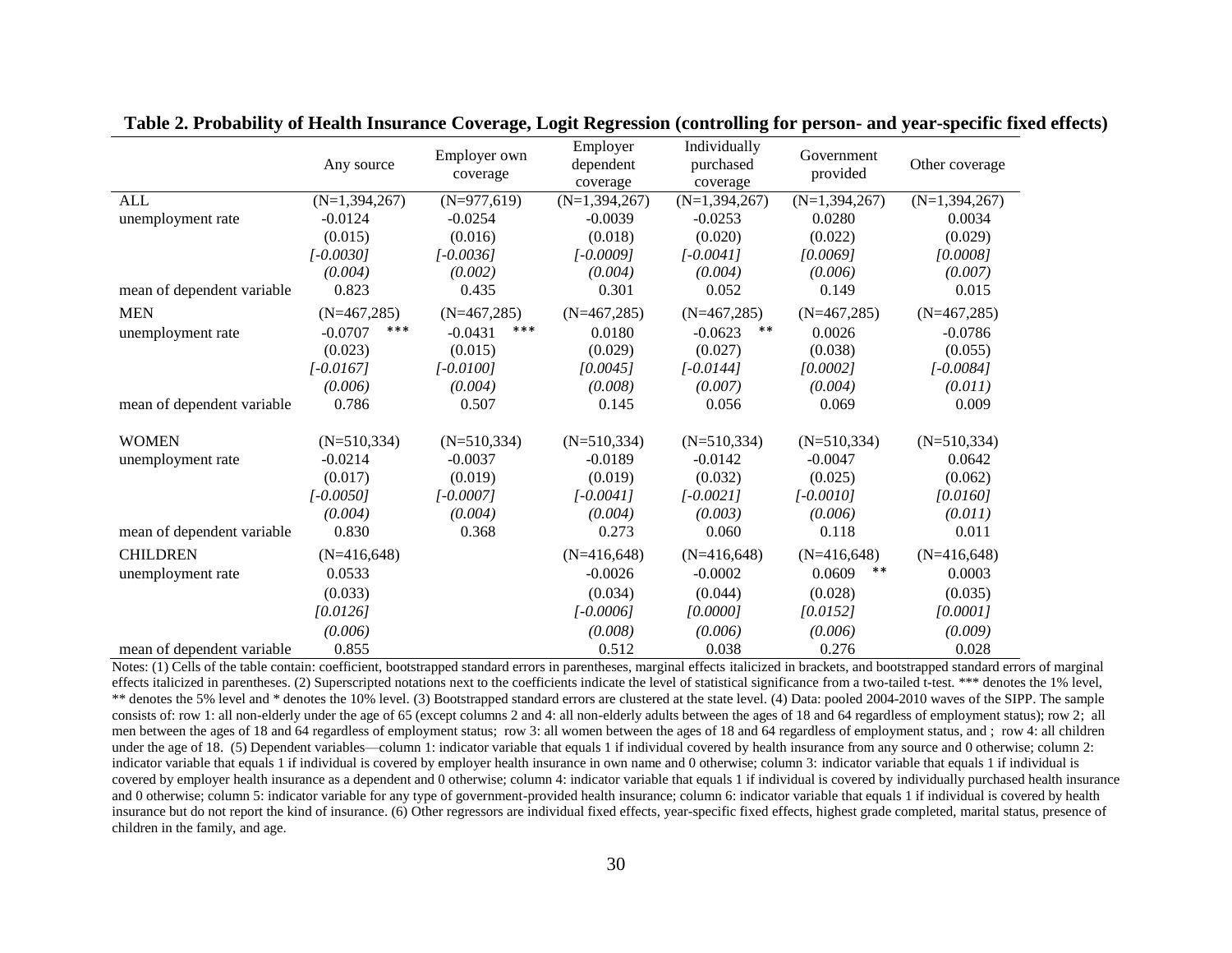|                                | Any source         | Employer own<br>coverage | Employer<br>dependent<br>coverage | Individually<br>purchased<br>coverage | Government<br>provided |
|--------------------------------|--------------------|--------------------------|-----------------------------------|---------------------------------------|------------------------|
| <b>MEN</b>                     | $(N=467,285)$      | $(N=467,285)$            | $(N=467,285)$                     | $(N=467,285)$                         | $(N=467,285)$          |
| unemployment rate              | $-0.0564$<br>$***$ | $-0.0255$                | 0.0159                            | $-0.0658$<br>$***$                    | $-0.0017$              |
|                                | (0.021)            | (0.022)                  | (0.030)                           | (0.028)                               | (0.043)                |
|                                | $[-0.0118]$        | $[-0.0043]$              | [0.0039]                          | $[-0.0164]$                           | $[-0.0002]$            |
|                                | (0.005)            | (0.003)                  | (0.007)                           | (0.007)                               | (0.005)                |
| Indicator for having a job     | 0.554<br>***       | 1.801<br>***             | $-0.301$<br>***                   | $-0.688$<br>***                       | $-1.076$<br>***        |
|                                | (0.042)            | (0.052)                  | (0.056)                           | (0.047)                               | (0.059)                |
|                                | [0.121]            | [0.377]                  | $[-0.0739]$                       | $[-0.170]$                            | $[-0.147]$             |
| Indicator for being unemployed | ***<br>$-0.623$    | ***<br>$-0.412$          | $-0.0302$<br>***                  | $-0.115$<br>***                       | $-0.430$<br>***        |
|                                | (0.031)            | (0.073)                  | (0.041)                           | (0.066)                               | (0.067)                |
|                                | $[-0.142]$         | $[-0.0764]$              | $[-0.0073]$                       | $[-0.0287]$                           | $[-0.0645]$            |
| <b>WOMEN</b>                   | $(N=510,334)$      | $(N=510,334)$            | $(N=510,334)$                     | $(N=510,334)$                         | $(N=510,334)$          |
| unemployment rate              | $-0.0139$          | 0.0145                   | $-0.0200$                         | $-0.0237$                             | $-0.0117$              |
|                                | (0.020)            | (0.019)                  | (0.022)                           | (0.026)                               | (0.029)                |
|                                | $[-0.0028]$        | [0.0019]                 | $[-0.0049]$                       | $[-0.0049]$                           | $[-0.0029]$            |
|                                | (0.005)            | (0.002)                  | (0.005)                           | (0.005)                               | (0.007)                |
| Indicator for having a job     | 0.450<br>***       | 2.210<br>***             | $-0.409$<br>***                   | $-0.696$<br>***                       | $-0.826$<br>***        |
|                                | (0.025)            | (0.055)                  | (0.040)                           | (0.046)                               | (0.047)                |
|                                | [0.0919]           | [0.404]                  | $[-0.0977]$                       | $[-0.140]$                            | $[-0.202]$             |
| Indicator for being unemployed | $-0.438$<br>***    | ***<br>$-0.166$          | $-0.129$<br>***                   | $-0.152$<br>***                       | $-0.170$<br>***        |
|                                | (0.047)            | (0.059)                  | (0.049)                           | (0.063)                               | (0.048)                |
|                                | $[-0.0944]$        | $[-0.0227]$              | $[-0.0315]$                       | $[-0.0324]$                           | $[-0.0422]$            |

# **Table 3. Probability of Health Insurance Coverage Logit Regression (controlling for person- and year-specific fixed effects) With controls for labor force status**

Notes: (1) See Notes (1)-(6) under Table 2.

(2) Model includes as regressors, in addition to variables listed under Note 6 of Table 2, an indicator for being employed, and an indicator for being unemployed .

(3) The means of dependent variables are the same as those in Table 2.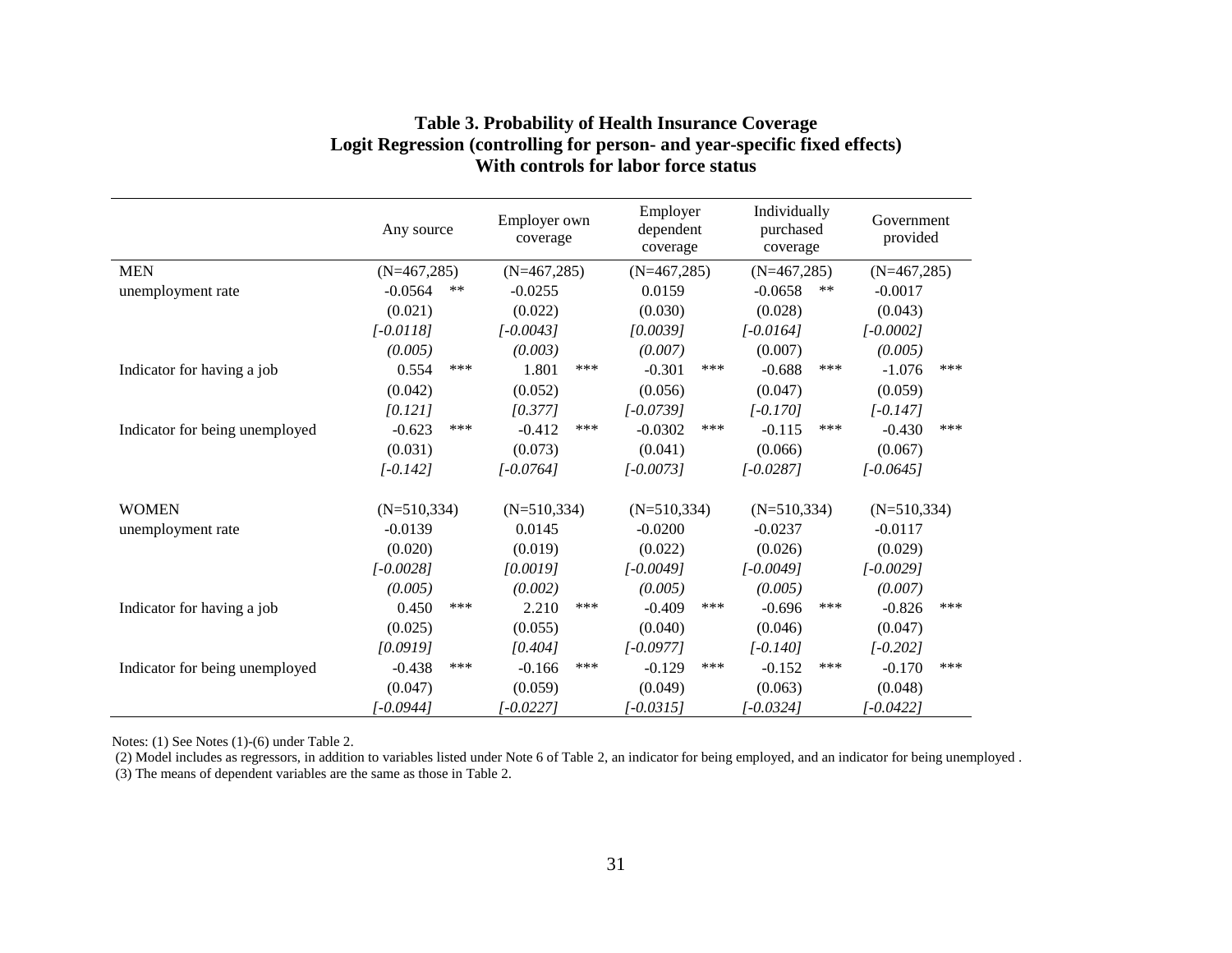|                            | too expensive,<br>can't<br>afford | HI not offered<br>by<br>employer | not at job long<br>enough to<br>qualify | job layoff, job<br>loss,<br>unemployment | not eligible-<br>part<br>time or temp | haven't needed<br>health<br>insurance |
|----------------------------|-----------------------------------|----------------------------------|-----------------------------------------|------------------------------------------|---------------------------------------|---------------------------------------|
| <b>MEN</b>                 | $(N=28,645)$                      | $(N=28,645)$                     | $(N=28, 645)$                           | $(N=28,645)$                             | $(N=28,645)$                          | $(N=28,645)$                          |
| unemployment rate          | **<br>0.0795                      | $***$<br>$-0.0883$               | ***<br>$-0.108$                         | 0.0210                                   | $-0.0004$                             | ***<br>$-0.128$                       |
|                            | (0.030)                           | (0.040)                          | (0.036)                                 | (0.037)                                  | (0.047)                               | (0.037)                               |
|                            | [0.0123]                          | [-0.0142]                        | $[-0.0082]$                             | [0.0011]                                 | $[-0.00001]$                          | $[-0.0048]$                           |
| mean of dependent variable | 0.792                             | 0.208                            | 0.089                                   | 0.064                                    | 0.029                                 | 0.044                                 |
| <b>WOMEN</b>               | $(N=25,891)$                      | $(N=25,891)$                     | $(N=25,891)$                            | $(N=25,891)$                             | $(N=25,891)$                          | $(N=25,891)$                          |
| unemployment rate          | **<br>0.0716                      | $-0.0684$                        | ***<br>$-0.116$                         | 0.0306                                   | $-0.0274$                             | $-0.0958$                             |
|                            | (0.028)                           | (0.044)                          | (0.043)                                 | (0.030)                                  | (0.041)                               | (0.068)                               |
|                            | [0.0092]                          | $[-0.0098]$                      | $[-0.0073]$                             | [0.0013]                                 | $[-0.0009]$                           | $[-0.0025]$                           |
| mean of dependent variable | 0.807                             | 0.172                            | 0.072                                   | 0.049                                    | 0.036                                 | 0.032                                 |

## **Table 4: Reason a Person is Uninsured, as a Function of the Unemployment Rate Logit Regression (controlling for person- and year-specific fixed effects)**

Notes: (1) See Notes (1)-(3) under Table 2.

(2) Sample is limited to the first observed month of being uninsured for each individual in the SIPP (2004-2010).

(3) Dependent variables—column 1: indicator variable that equals 1 if the reason a person is uninsured is "too expensive, can't afford" and 0 otherwise; column 2: indicator variable that equals 1 if the reason a person is uninsured is "HI not offered by employer" and 0 otherwise; column 3: indicator variable that equals 1 if the reason a person is uninsured is "not at job long enough to qualify" and 0 otherwise; column 4: indicator variable that equals 1 if the reason a person is uninsured is "job layoff, job loss, unemployment" and 0 otherwise; column 5: indicator variable that equals 1 if the reason a person is uninsured is "not eligible-part time or temp" and 0 otherwise; column 6: indicator variable that equals 1 if the reason a person is uninsured is "haven't needed health insurance" and 0 otherwise.

(4) Other regressors are state fixed effects, year-specific fixed effects, highest grade completed, marital status, presence of children in the family, and age.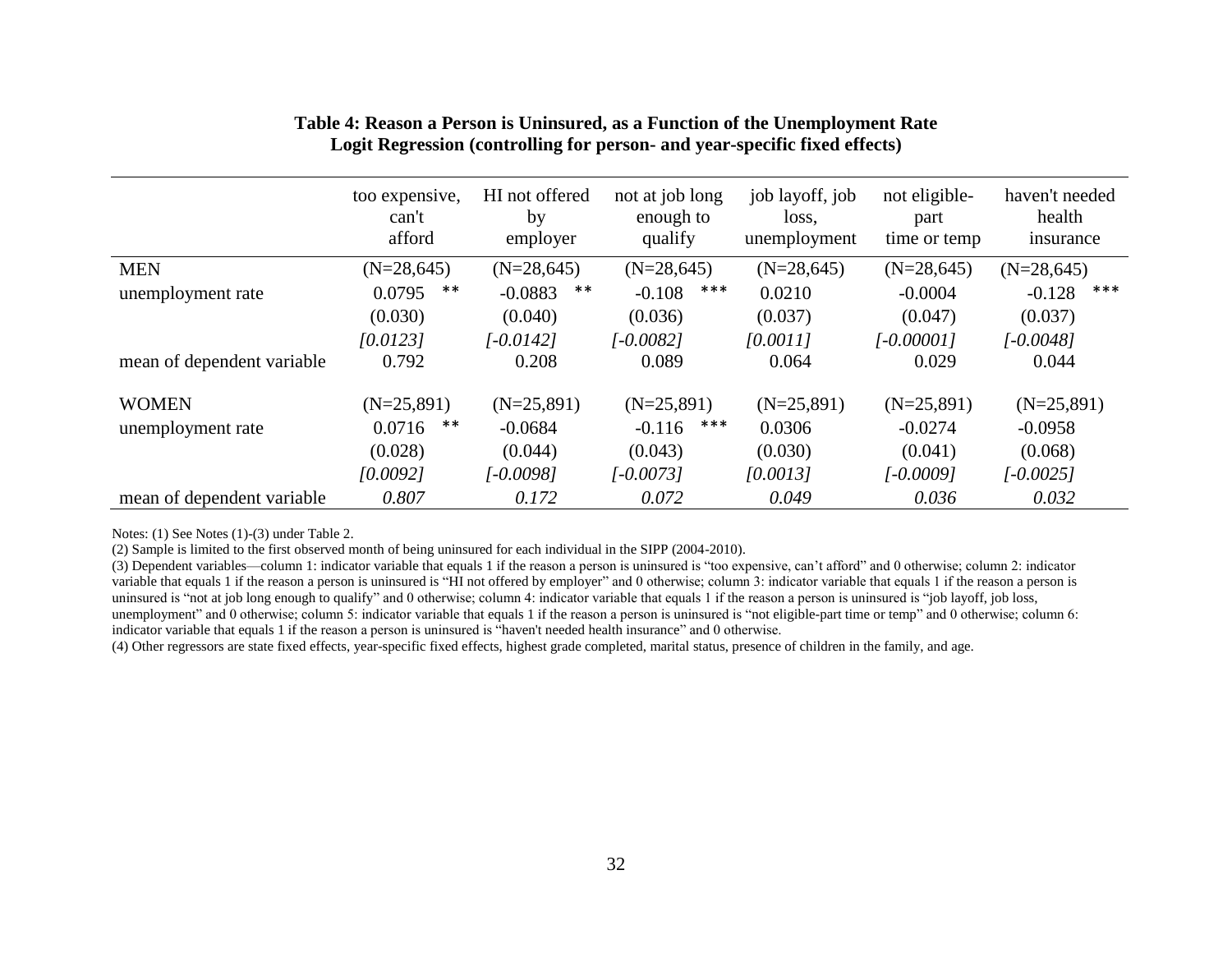|                                | Any source             | Employer own<br>coverage | Employer<br>dependent<br>coverage | Individually<br>purchased<br>coverage | Government<br>provided |
|--------------------------------|------------------------|--------------------------|-----------------------------------|---------------------------------------|------------------------|
|                                | $(N=188, 164)$         | $(N=188, 164)$           | $(N=188, 164)$                    | $(N=188, 164)$                        | $(N=188, 164)$         |
| High school or less            | $-0.0709$<br>***       | $-0.0702$                | 0.00853                           | $-0.0767$                             | 0.0372                 |
| unemployment rate              |                        |                          |                                   |                                       |                        |
|                                | (0.023)                | (0.020)                  | (0.032)                           | (0.040)                               | (0.045)                |
|                                | $[-0.0173]$            | $[-0.0171]$              | [0.0014]                          | $[-0.0134]$                           | [0.0062]               |
|                                | (0.006)                | (0.005)                  | (0.006)                           | (0.009)                               | (0.007)                |
| mean of dependent<br>variables | 0.675                  | 0.376                    | 0.130                             | 0.043                                 | 0.117                  |
| Some college                   | $(N=161, 132)$         | $(N=161, 132)$           | $(N=161, 132)$                    | $(N=161, 132)$                        | $(N=161, 132)$         |
| unemployment rate              | $-0.0589$<br>$\ast$    | $-0.0106$                | 0.0211                            | $-0.0649$                             | $-0.102$               |
|                                | (0.035)                | (0.024)                  | (0.039)                           | (0.041)                               | (0.067)                |
|                                | $[-0.0137]$            | $[-0.0011]$              | [0.0014]                          | $[-0.0151]$                           | $[-0.0181]$            |
|                                | (0.008)                | (0.003)                  | (0.006)                           | (0.007)                               | (0.012)                |
| mean of dependent<br>variables | 0.809                  | 0.525                    | 0.166                             | 0.059                                 | 0.049                  |
| Bachelor's degree or more      | $(N=117,989)$          | $(N=117,989)$            | $(N=117,989)$                     | $(N=117,989)$                         | $(N=117,989)$          |
| unemployment rate              | $-0.106$<br>$\ast\ast$ | $-0.0596$                | 0.0388                            | $-0.0306$                             | 0.0252                 |
|                                | (0.041)                | (0.031)                  | (0.042)                           | (0.044)                               | (0.122)                |
|                                | $[-0.0214]$            | $[-0.0138]$              | [0.0079]                          | $[-0.0071]$                           | [0.0038]               |
|                                | (0.011)                | (0.008)                  | (0.008)                           | (0.008)                               | (0.016)                |
| mean of dependent<br>variables | 0.922                  | 0.693                    | 0.132                             | 0.076                                 | 0.014                  |

## **Table 5. Probability of Health Insurance Coverage, by Education: Men Logit Regression (controlling for person- and year-specific fixed effects)**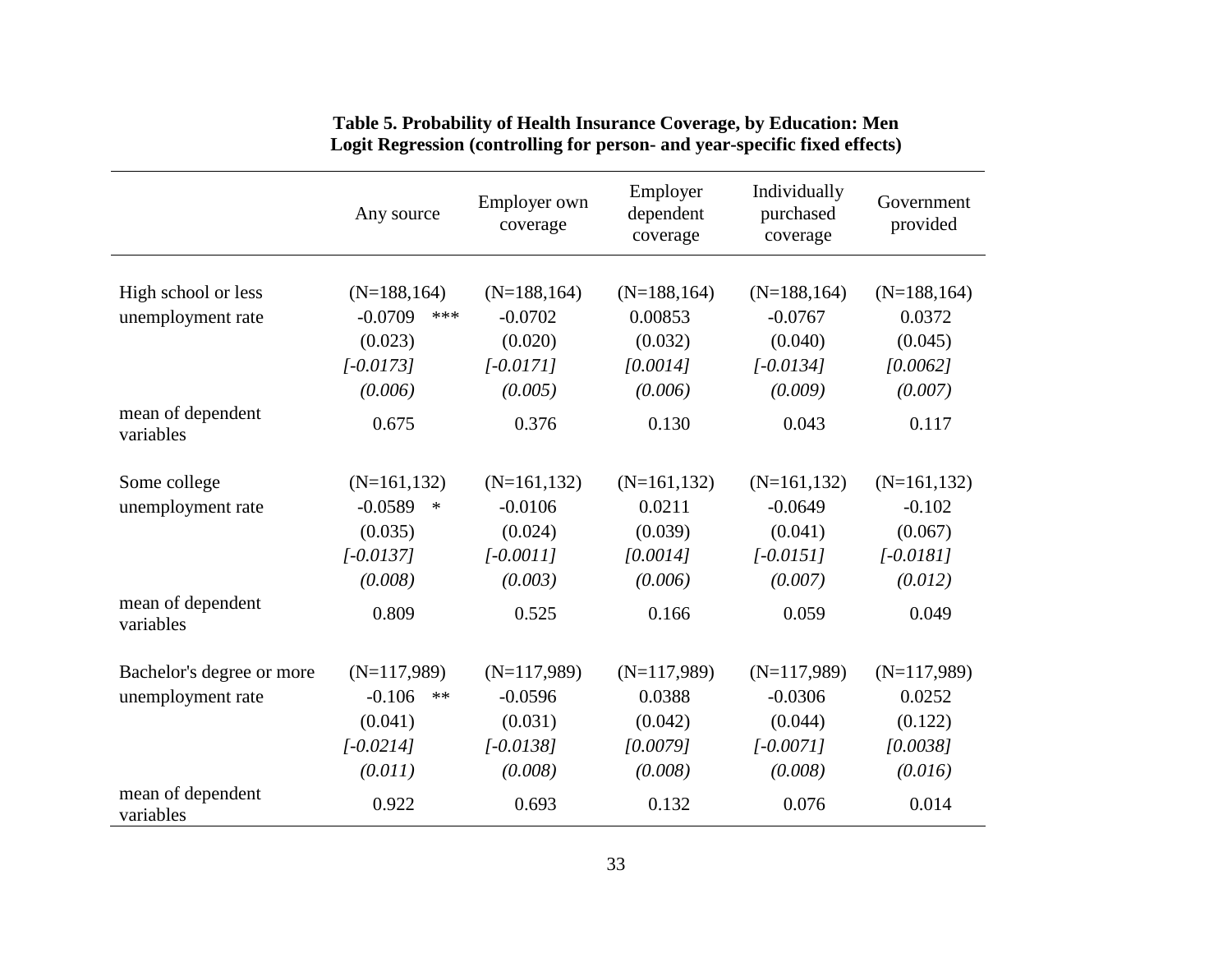|                                | Any source     | Employer own<br>coverage | Employer<br>dependent<br>coverage | Individually<br>purchased<br>coverage | Government<br>provided |
|--------------------------------|----------------|--------------------------|-----------------------------------|---------------------------------------|------------------------|
| High school or less            | $(N=187, 884)$ | $(N=187, 884)$           | $(N=187, 884)$                    | $(N=187, 884)$                        | $(N=187, 884)$         |
| unemployment rate              | $-0.0034$      | $-0.0050$                | 0.0053                            | $-0.0503$                             | $-0.0033$              |
|                                | (0.024)        | (0.021)                  | (0.028)                           | (0.052)                               | (0.030)                |
|                                | $[-0.0008]$    | $[-0.0007]$              | [0.0013]                          | $[-0.0035]$                           | $[-0.0007]$            |
|                                | (0.005)        | (0.003)                  | (0.005)                           | (0.007)                               | (0.006)                |
| mean of dependent<br>variables | 0.742          | 0.253                    | 0.231                             | 0.049                                 | 0.200                  |
| Some college                   | $(N=190,050)$  | $(N=190,050)$            | $(N=190,050)$                     | $(N=190,050)$                         | $(N=190,050)$          |
| unemployment rate              | $-0.0261$      | 0.0078                   | $-0.0166$                         | $-0.0209$                             | $-0.0202$              |
|                                | (0.024)        | (0.026)                  | (0.030)                           | (0.038)                               | (0.041)                |
|                                | $[-0.0059]$    | [0.0017]                 | $[-0.0038]$                       | $[-0.0038]$                           | $[-0.0043]$            |
|                                | (0.005)        | (0.005)                  | (0.006)                           | (0.007)                               | (0.008)                |
| mean of dependent<br>variables | 0.844          | 0.371                    | 0.302                             | 0.063                                 | 0.094                  |
| Bachelor's degree or more      | $(N=132,400)$  | $(N=132,400)$            | $(N=132,400)$                     | $(N=132,400)$                         | $(N=132,400)$          |
| unemployment rate              | $-0.0776$      | $-0.0053$                | $-0.0662$<br>$\ast$               | 0.0204                                | 0.0524                 |
|                                | (0.051)        | (0.030)                  | (0.033)                           | (0.036)                               | (0.076)                |
|                                | $[-0.0190]$    | $[-0.0009]$              | $[-0.0163]$                       | [0.0044]                              | [0.0131]               |
|                                | (0.012)        | (0.004)                  | (0.008)                           | (0.009)                               | (0.010)                |
| mean of dependent<br>variables | 0.937          | 0.530                    | 0.302                             | 0.073                                 | 0.020                  |

# **Table 5 (continued): Probability of Health Insurance Coverage, by Education: Women Logit Regression (controlling for person- and year-specific fixed effects)**

Notes: (1) See Notes (1)-(5) under Table 2.

(2) Other regressors are individual fixed effects, year-specific fixed effects, age, marital status, and presence of children in the family.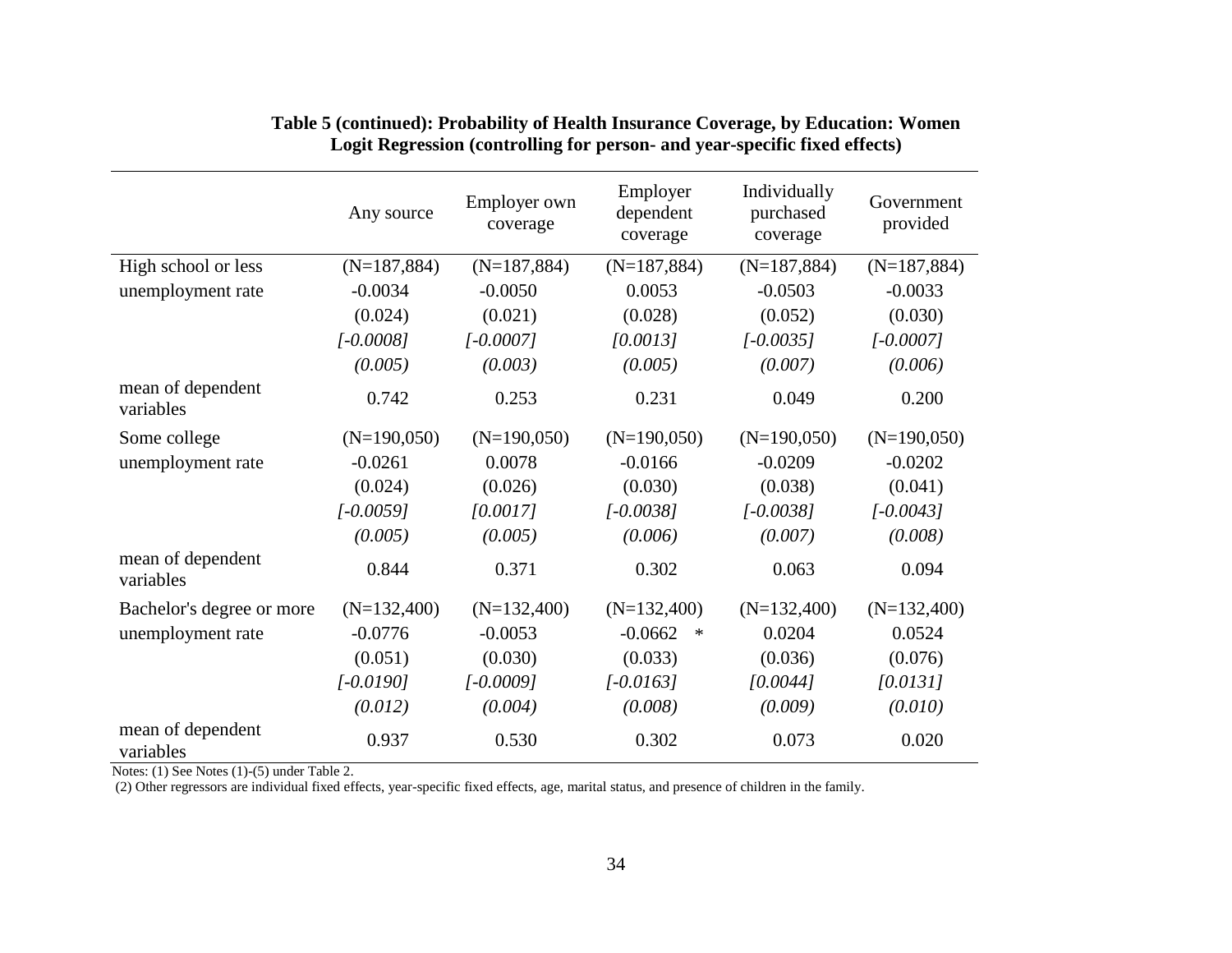|                            | White (non-<br>Hispanic) | African-American<br>or Hispanic |
|----------------------------|--------------------------|---------------------------------|
|                            |                          |                                 |
| <b>MEN</b>                 | $(N=331,275)$            | $(N=102,721)$                   |
| unemployment rate          | $-0.0615$<br>**          | ***<br>$-0.0840$                |
|                            | (0.024)                  | (0.030)                         |
|                            | $[-0.0154]$              | $[-0.0095]$                     |
|                            | (0.006)                  | (0.007)                         |
| mean of dependent variable | 0.836                    | 0.628                           |
| <b>WOMEN</b>               | $(N=349,708)$            | $(N=122,699)$                   |
| unemployment rate          | $-0.0237$                | $-0.0110$                       |
|                            | (0.018)                  | (0.033)                         |
|                            | $[-0.0051]$              | $[-0.0027]$                     |
|                            | (0.004)                  | (0.008)                         |
| mean of dependent variable | 0.871                    | 0.717                           |
| <b>CHILDREN</b>            | $(N=244, 452)$           | $(N=135,216)$                   |
| unemployment rate          | 0.0617<br>∗∗             | 0.0509                          |
|                            | (0.025)                  | (0.051)                         |
|                            | [0.0138]                 | [0.0124]                        |
|                            | (0.006)                  | (0.013)                         |
| mean of dependent variable | 0.886                    | 0.797                           |

# **Table 6: Probability of Health Insurance Coverage, by Race Logit Regression (controlling for person- and year-specific fixed effects)**

Notes: (1) See Notes (1)-(4) under Table 2.

(2) A dependent variable in each column is an indicator variable that equals 1 if individual covered by health insurance from any source and 0 otherwise.

 (3) Other regressors are individual fixed effects, year-specific fixed effects, age, highest grade completed, marital status, and presence of children in the family (The last three variables are not included in the regressions for children.).